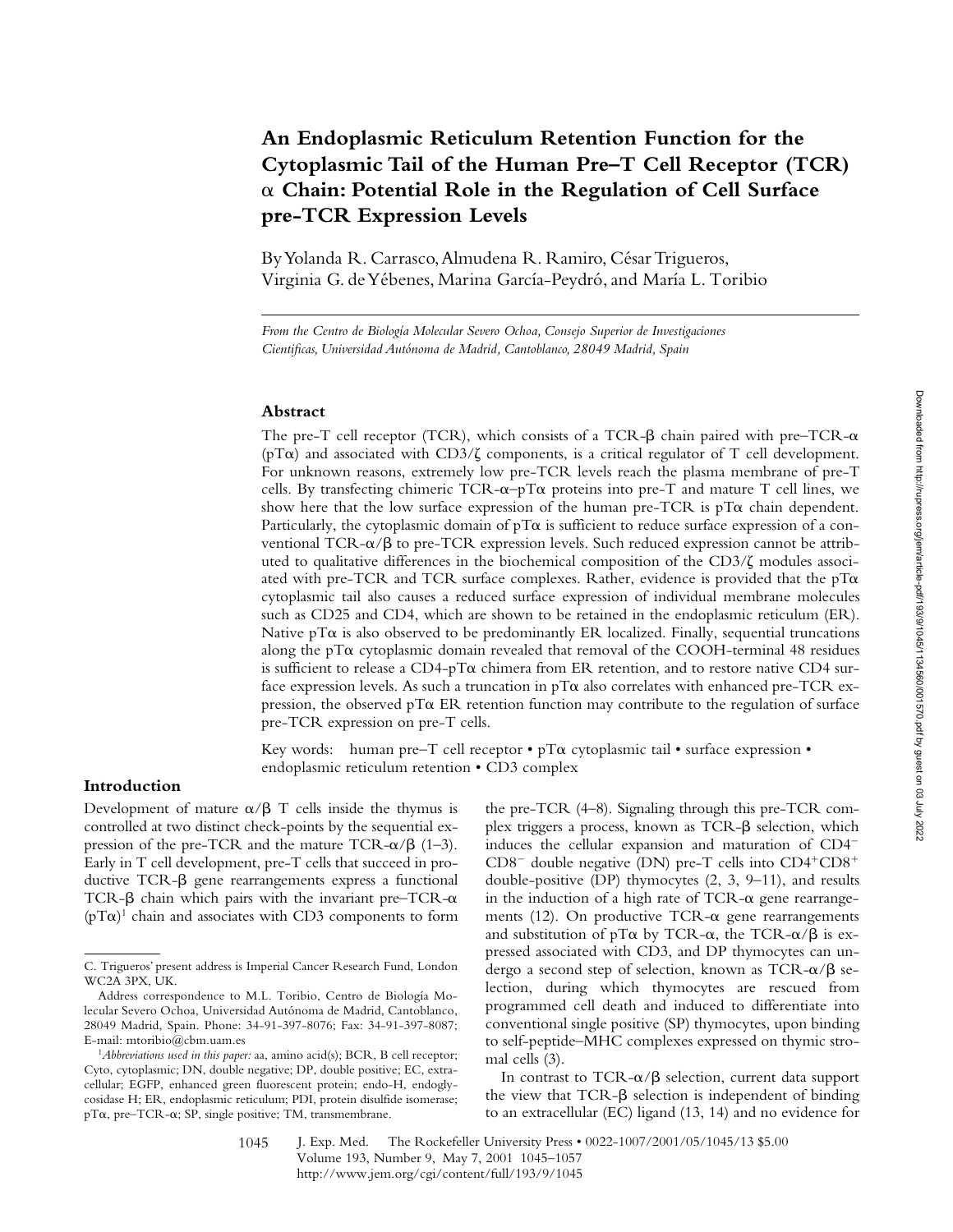the existence of such a ligand has so far been provided. However, exit from the endoplasmic reticulum (ER) and expression at the cell surface is mandatory for the pre-TCR complex to exert its function (15), although rules controlling the assembly and intracellular transport of pre-TCR and TCR complexes may differ markedly, as the pre-TCR is expressed only transiently during thymocyte development, and at extremely low levels,  $\sim 50$ –100-fold lower than those of the TCR- $\alpha$ / $\beta$  on mature T cells (1, 13, 16). The inefficient expression of pre-TCR complexes on pre-T cells is reminiscent of the inefficient expression of the pre–B cell receptor (BCR) on pre-B cells (1, 17), and might be related to the particular signaling function of pre-TCR/BCR complexes during lymphoid development. The question is, therefore, whether such differences in surface expression levels are determined by specific structural properties of the receptors or are intrinsic to the particular developmental stage at which the receptors are expressed.

Although the precise biochemical composition of the pre-TCR has remained elusive until recently, evidence has now been provided that, in the mouse, it has the same subunit composition as does the TCR- $\alpha/\beta$  complex, differing only in that the TCR- $\alpha$  subunit has been replaced by  $pT\alpha$ and that  $\zeta$  association has been significantly weakened relative to its association with the mature TCR- $\alpha$ / $\beta$  (4, 7, 8, 18). Because  $\zeta$  is required for efficient surface expression of the other subunits of the mature  $TCR-\alpha/\beta$  including the CD3 molecules (19–24), its weak biochemical association with the pre-TCR could well result in a decreased stability of the receptor complex at the cell surface. An alternative possibility is that, as reported for the pre-BCR, surface pre-TCR expression is controlled by a retention mechanism that is not selective for the pre-TCR, but is inherent to the pre-T cell stage (1, 17). In this study, we have examined this issue by performing transfections of human chimeric TCR- $\alpha$ –pT $\alpha$  molecules comprising distinct domains of TCR- $\alpha$ and  $pT\alpha$  into either pre-T or mature T cell lines, and provide evidence that low surface expression of the human pre-TCR is intrinsic to the  $pT\alpha$  chain. Particularly, our results show that the cytoplasmic (Cyto) domain of  $pT\alpha$  is sufficient to promote retention in the ER and to reduce surface expression levels of individual transmembrane (TM) proteins. The possibility that the  $pT\alpha$  Cyto tail functions as an ER retention signal that contributes to the regulation of pre-TCR expression levels on pre-T cells is discussed.

# **Materials and Methods**

*Isolation of Thymocyte Subsets.* Postnatal thymocytes isolated from thymus samples removed during corrective cardiac surgery of patients aged 1 mo to 3 yr were fractionated by centrifugation on Percoll (Amersham Pharmacia Biotech) density gradients as described (25). pre-TCR/CD3low pre-T cells were isolated from the large-sized cell fraction by immunomagnetic sorting (Dynal) as described (16).

*Flow Cytometry.* PE-labeled anti-CD3 (Leu-4-PE), biotinconjugated anti-CD25 (7D4), and Cy5-PE-labeled anti-CD4 mAbs were obtained from Becton Dickinson, BD PharMingen, and Caltag Laboratories, respectively. The BMA031 mAb, raised against a monomorphic determinant of TCR- $\alpha$ / $\beta$  (26) was provided by Dr. R. Kurrle (Behringwerke AG, Marburg, Germany), and the 6D6 mAb, against the human  $V\alpha_{12.1}$  TCR- $\alpha$  domain (27), was the gift of Dr. M. Brenner (Brigham and Women's Hospital, Boston, MA). Surface expression of the human  $pT\alpha$ chain was determined by staining with a rabbit antiserum (ED-1) raised against a synthetic peptide present in the  $pT\alpha$  EC domain (16). PE-labeled streptavidin and goat anti–mouse fluorescein-, PE-, or PE-Cy5-coupled  $F(ab')_2$  Igs were purchased from Caltag Laboratories. Stained cells were analyzed in a flow cytometer (EPICS XL; Coulter Corp.) as described (25). For flow cytometry, COS cells were removed from culture 48 h after transfection with PBS containing 0.02% EDTA.

*Generation of cDNA Constructs.* Full-length cDNAs encoding the human pT $\alpha$  and the AV12S1 TCR  $\alpha$  chain, respectively, were cloned into the BamHI site of the pcDNA3 plasmid vector (Invitrogen), as described previously (16). TCR- $\alpha$ -pT $\alpha$  chimeric constructs (see Fig. 2 A) comprising the  $V\alpha_{12.1}$  and J $\alpha$  domains of the AV12S1 TCR  $\alpha$  chain fused to pT $\alpha$  cDNA lacking the leader sequence ( $\alpha I$ ), or encoding a AV12S1 TCR  $\alpha$  chain in which either both the TM and Cyto domains  $(\alpha II)$  or exclusively the Cyto domain ( $\alpha$ III) of TCR- $\alpha$  have been replaced with homologous domains from  $pT\alpha$ , were generated by PCR using TCR- $\alpha$  and pT $\alpha$  cDNAs as templates, and specific oligonucleotides. The sense 5'-ATG GAT CCT CTA GAT GAT TTT TGC CAG CCT GTT G-3' primer (with a BamHI site), corresponding to the NH<sub>2</sub>-terminal region of the AV12S1 TCR  $\alpha$ chain (16), was used in combination with three distinct antisense primers: 5'-CCC GGA TCC TGG TGC CTG TTC CTG TTC-3' (with a BamHI site), 5'-CGG AAT TCG GTT TTG AAA GTT TAG GTT CG-3' (with an EcoRI site), or 5'-CGG AAT TCC CAG CGT CAT GAG CAG ATT AAA-3' (with an EcoRI site), which correspond to the COOH-terminal region of either the J $\alpha$ , the EC, or the TM domains of the AV12S1 TCR a chain, respectively. PCR products were either BamHI or BamHI/EcoRI digested, and ligated into pcDNA3 plasmid containing, respectively, a BamHI/XhoI PCR fragment coding for pTa lacking the leader sequence, an EcoRI/XhoI PCR fragment encoding both the TM and Cyto  $pT\alpha$  domains, or an EcoRI/ XhoI PCR fragment encoding the Cyto tail of pT $\alpha$ . Such pT $\alpha$ PCR products were amplified from  $pT\alpha$  cDNA with the antisense 5'-CCG CTA ACG AGT CAG GCA GCA GCT CCA GCC TGC AG-3' primer, corresponding to the COOH-terminal region of the  $pT\alpha$  Cyto domain, and containing an XhoI site, in combination with the sense primers 5'-CCC-GGA TCC ATA TGC TAC CCA CAG GTG TGG GC-3', including a BamHI site, or 5'-CGG AAT TCT GTG GCT GGG GGT CCT GCG-3', with an EcoRI site, or 5'-CGG AAT TCT TAC CTG CAG CTG CCT GTG CG-3', including an EcoRI site, respectively.

Full-length cDNAs encoding murine CD25 (provided by Dr. L.R. Borlado, Centro Nacional de Biotecnología, Madrid, Spain) or human CD4 (28) were subcloned into the BamHI site of pcDNA3. CD25-pT $\alpha$  and CD4-pT $\alpha$  chimeric constructs, comprising the complete EC and TM domains of CD25 or CD4 fused to the  $pT\alpha$  Cyto tail, were generated by PCR amplification. CD25 PCR products obtained with the sense 5'-ATG GAT CCA AGA TGG AGC CAC GTC TGC TG-3' primer and the antisense 5'-GCG AAT TCC CCA GGT GAG CCC GCT CAG G-3' primer were digested with BamHI/EcoRI, and CD4 PCR products obtained with the sense 5'-AGA GAG AGA GAG AAG CTT TCG GCA AGG CCA CAA TGA AC-3'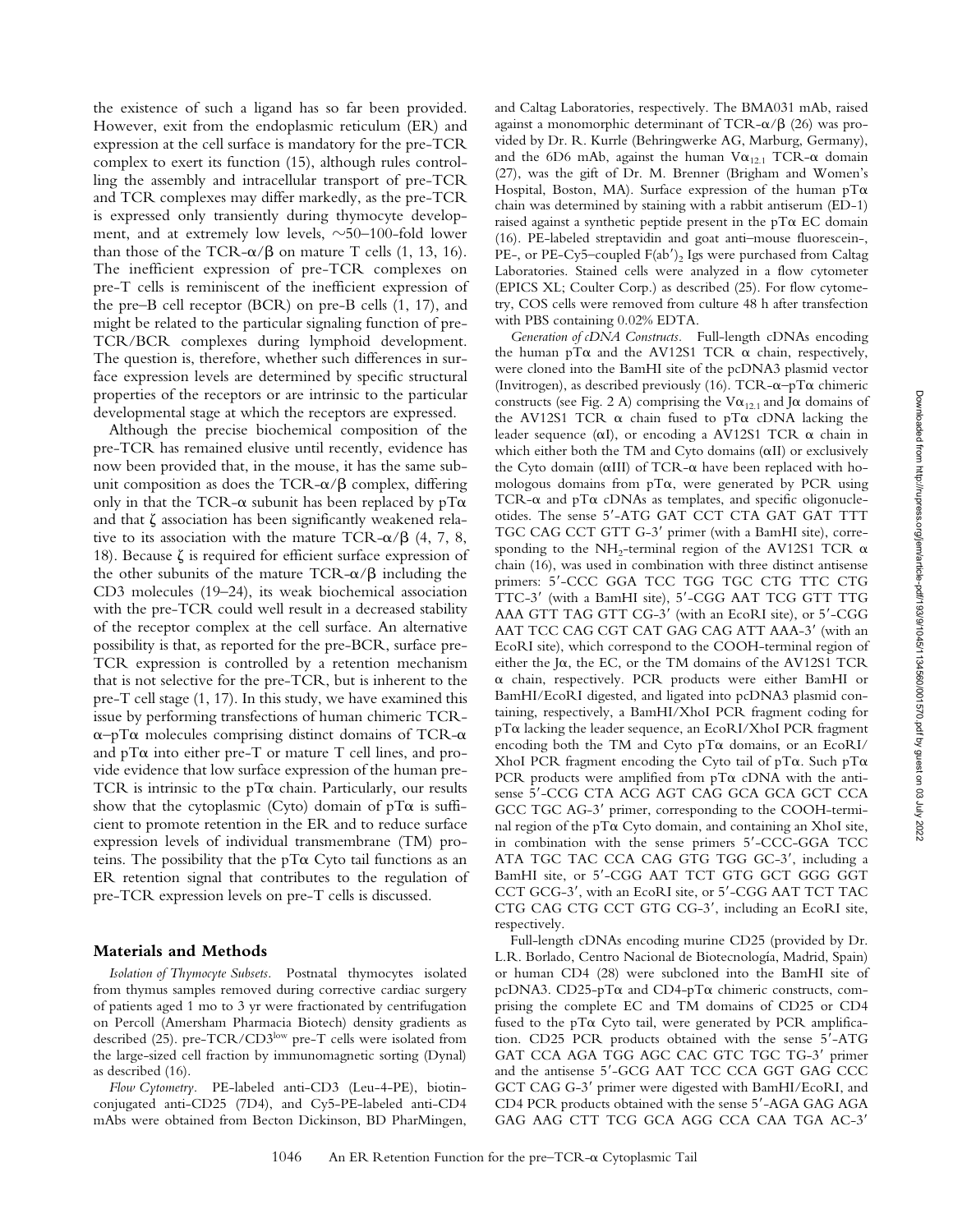primer and the antisense 5'-GCG AAT TCC GAA GAA GAT GCC TAG CCC AAT G-3' primer were digested with HindIII/ EcoRI. Digested PCR products were independently ligated into pcDNA3 containing the EcoRI/XhoI PCR fragment encoding the pT $\alpha$  Cyto tail described above. Truncated CD4-pT $\alpha$  chimeras lacking either the COOH-terminal 22 (CD4-pTat22) or 48 (CD4-pT $\alpha$ t48) residues of the pT $\alpha$  Cyto tail were generated essentially as described for CD4-pT $\alpha$  chimeric constructs, except that  $pT\alpha$  PCR was performed with the sense primer corresponding to the NH<sub>2</sub>-terminal region of the pT $\alpha$  Cyto domain described above, in combination with the antisense 5'-AGA GAG AGA GAG GAT ATC TCA AGC CCT GAG GCG AGA TCT TG-3' or 5'-AGA GAG AGA GAG GAT ATC TCA TAC TGG GCT CCC GGG CTT C-3' primers, for CD4-pTat22 and CD4-pTat48, respectively. EcoRI/EcoRV-digested PCR products were then ligated into pcDNA3 containing the Hind-III/EcoRI-digested CD4 product described above. These antisense primers were independently used with a previously described sense primer (16) corresponding to the  $NH<sub>2</sub>$ -terminal  $pT\alpha$  region to generate truncated  $pT\alpha$  proteins with identical deletions in the Cyto tail (pTat22 and pTat48). EcoRI/EcoRVdigested products were independently ligated into pcDNA3. Both cDNAs as well as full-length  $pT\alpha$  and TCR- $\alpha$  cDNAs (16) were subsequently subcloned into the bicistronic expression vector pCIGFP. To construct the pCIGFP plasmid, a NotI cassette containing an internal ribosomal entry site (IRES) sequence followed by the enhanced green fluorescent protein (EGFP) cDNA was transferred from the pLZRS retroviral vector (29), provided by Dr. H. Spits (Netherlands Cancer Institute, Amsterdam, The Netherlands), into the NotI site in the pcDNA3 vector. Tailless  $pT\alpha$  cDNA was generated by amplification with the sense primer described previously (16) in combination with the 5'-GGG GGA TCC TAC AGG AGC AGG TCA AAC AG-3' antisense primer, BamHI digested, and ligated into the pCIGFP bicistronic plasmid. Each construct was sequenced directly in pcDNA3. The  $pT\alpha$ -EGFP construct has been described previously (16).

*Cell Lines and Transfection.* The TCR-a–deficient JR3.11 mutant, derived from the mature human T cell line Jurkat (30; provided by Dr. B. Rubin, Centre National de la Recherche Scientifique, Toulouse, France), the human pre-T cell line SUP-T1 (31), and the murine lymphoid cell line BW, were grown in RPMI 1640 (Biowhittaker) supplemented with 10% FCS (GIBCO BRL). COS cells were grown in DMEM (Biowhittaker) supplemented with 5% FCS (GIBCO BRL). Transfections were carried out by electroporation as described (16).

*Generation of Polyclonal Anti–Human pT*a *Abs.* A rabbit antiserum (CT-1) was generated against a synthetic peptide corresponding to the human  $pT\alpha$  sequence 200–212 present in the Cyto domain (25), essentially as described previously for the ED-1 antiserum (16). The specificity of the CT-1 antiserum was assayed by immunofluorescence microscopy of COS cells transfected with a  $pT\alpha$  cDNA tagged with a c-myc epitope recognized by the specific 9E10 mAb (unpublished results).

*Cell Surface Radioiodination, Immunoprecipitation, and N-Glycosidase F Digestion.* Cells (107) were washed with PBS, resuspended in 0.5 ml of PBS containing 0.5 mg/ml of sulfosuccinimidyl-3-(4-hydroxyphenyl) propionate (SHPP) (Boltont-Hunter reagent; Pierce Chemical Co.), and incubated on ice for 30 min. The reaction was stopped by diluting the cells with 10 ml of 10 mM l-lysine (Sigma-Aldrich) in PBS. Cells were centrifuged, resuspended in 150 ml of PBS, and 125I-labeled by the lactoperoxidase method. In brief, 1 mCi Na125I (Amersham Pharmacia Biotech) and 30  $\mu$ l of 140 IU/ml lactoperoxi-

dase (Sigma-Aldrich) solution were added to the cells, and 10  $\mu$ l aliquots of  $0.06\%$  H<sub>2</sub>O<sub>2</sub> solution were then added three times, at 7-min intervals. The reaction was stopped by adding 20 mM KI (Sigma-Aldrich) and 1 mM l-tyrosine (Sigma-Aldrich) in PBS. Subsequently, the cells were lysed in 1% Brij 96–containing (Sigma-Aldrich) lysis buffer (10 mM Tris-HCl, pH 7.6, 150 mM NaCl, 10 mM iodoacetamide, 1 mM PMSF, and 1  $\mu$ g/ml each of leupeptin, pepstatin, and aprotinin) and centrifuged for 14,000 rpm for 30 min at  $4^{\circ}$ C. The supernatants were precleared three times with normal mouse serum (NMS) Igs coupled to protein A/G-Sepharose beads (Amersham Pharmacia Biotech) and subjected to immunoprecipitation with the indicated Abs coupled to protein A/G-Sepharose beads. The following Abs were used: the 6D6 anti-human TCR V $\alpha_{12.1}$  mAb (27); the UCHT1 anti-human CD3 $\epsilon$  mAb (32); the 448 anti-human TCR- $\zeta$  rabbit antiserum, generously provided by Dr. B. Alarcón (Centro de Biología Molecular Severo Ochoa, Madrid, Spain); and the CT-1, anti–human  $pT\alpha$  rabbit antiserum, generated in this study. The immunoprecipitates were washed five times with 1% Brij 96–containing lysis buffer and, when indicated, digested overnight with *N*-glycosidase F (N-Gly; 0.2 U/sample; Roche Diagnostics). For analysis, the immunoprecipitates were separated by SDS-12% PAGE under nonreducing conditions or, alternatively, by two-dimensional gels using SDS-10% polyacrilamide tube gels in the first dimension (nonreduced), which were subsequently resolved by SDS-12% PAGE in the second dimension (reduced).

*Immunofluorescence and Confocal Microscopy.* 48 h after transfection, COS cells were fixed with 2% paraformaldehyde, permeabilized with 0.1% saponin in PBS containing 1% BSA, and stained either with the PC61 fluorescein-labeled anti–mouse CD25 mAb (BD PharMingen), or with the HP2.6 anti–human CD4 mAb (provided by Dr. F. Sánchez-Madrid, Hospital de la Princesa, Madrid, Spain), followed by goat anti–mouse fluorescein-coupled  $F(ab')$ <sub>2</sub> Igs (Caltag Laboratories). The coverslips were viewed using a Radiance 2000 confocal microscope (Bio-Rad Laboratories).

For confocal analysis, pTa-GFP SUP-T1 stable transfectants were adhered to Poly L-Lys (Sigma-Aldrich) precoated coverslips  $(5 \times 10^5 \text{ cells/coverslip})$ . Coverslips were then washed in PBS, fixed with 2% paraformaldehyde in PBS for 10 min, permeabilized for 5 min with 0.05% Triton X-100 (Sigma-Aldrich), and blocked with 2% BSA/PBS. Cells were then consecutively stained with the anti-TCR- $\beta$   $\beta$ F1 mAb (provided by Dr. M. Brenner) in combination with Cy5-conjugated goat anti–mouse Igs (Jackson ImmunoResearch Laboratories), and with a rabbit antiserum against the ER resident protein PDI (protein disulfide isomerase; StressGen Biotechnologies) plus Cy3-conjugated goat anti–rabbit Igs (Jackson ImmunoResearch Laboratories). Confocal microscopy was performed on a Radiance 2000 (Bio-Rad Laboratories) system coupled to an Axiovert S100TV inverted microscope (ZEISS). Fluorescein and EGFP, Cy3, and Cy5 fluorescence were detected using bandpass filter HQ515/30, longpass filter HQ600/50, and longpass filter HQ660LP, respectively.

*Metabolic Labeling, Immunoprecipitation, and Endoglycosidase H Treatment.* 48 h after transfection, COS cells were rinsed in PBS twice and incubated for 30 min in DMEM without l-cysteine and L-methionine. Then,  $500 \mu Ci$  [<sup>35</sup>S]methionine/cysteine (Amersham Pharmacia Biotech) were added, and cells were pulsed for 30 min followed by chase periods, in the presence of DMEM supplemented with 10% FCS. Finally, the cells were washed in PBS, lysed in 1% Triton X-100 (Sigma-Aldrich) lysis buffer, and immunoprecipitated either with the PC61 anti– mouse CD25 mAb (BD PharMingen), with the CT-1 rabbit antiserum against the human  $pT\alpha$  tail, or with the HP2.6 anti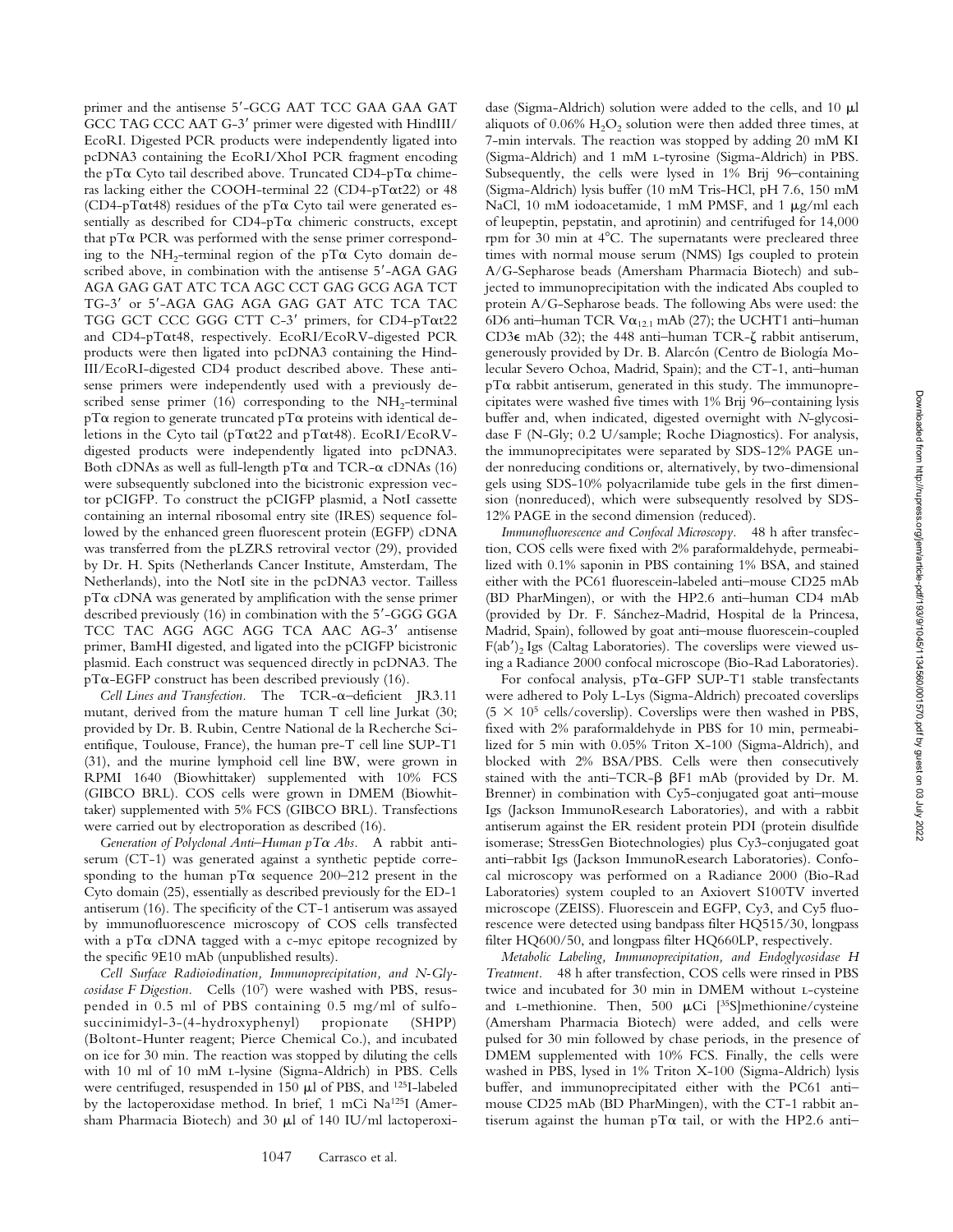human CD4 mAb. The immunoprecipitates were digested overnight with endoglycosidase H (endo-H; Roche) or left undigested, and resolved by SDS-12% PAGE under reducing conditions. Signal intensity was quantitated by densitometry (Bioimaging BAS 1500; Fujifilm).

# **Results**

*Low Surface Pre-TCR Expression Is pT*a *Chain Dependent.* As shown by flow cytometry using an anti- $pT\alpha$  antiserum and an anti-CD3 mAb (16), the human pre-TCR is expressed on the surface of primary pre-T cells at very low levels, compared with expression levels of the mature TCR- $\alpha/\beta$  on SP thymocytes (Fig. 1 A) or peripheral T cells (not shown). Low pre-TCR expression such as that



Figure 1. Flow cytometry analysis of human thymocytes and SUP-T1 transfectants. (A) Primary human pre-T cells, isolated ex vivo as described in Materials and Methods, were analyzed by flow cytometry for surface expression of pT $\alpha$  and CD3 using a rabbit anti-human pT $\alpha$  Ab plus a fluorescein-conjugated second reagent and a PE-labeled anti-CD3 mAb. Phenotypic analysis of SP thymocytes was performed on electronically gated CD3bright large-sized thymocytes stained for surface expression of a mature CD3-associated TCR- $\alpha/\beta$  with an anti-TCR- $\alpha/\beta$  mAb plus a fluorescein-labeled second reagent and a PE-labeled anti-CD3 mAb. (B) SUP-T1 pre-T lineage cells were mock transfected (SUP-T1) or transfected either with a human TCR- $\alpha$  (V $\alpha_{12.1}$ ) cDNA ( $\alpha$ wt) or with a pT $\alpha$ -GFP cDNA (pTa-GFP). Stable transfectants were analyzed by flow cytometry for the coexpression of  $pT\alpha$  and CD3 or TCR- $\alpha$ / $\beta$  and CD3 as described above. (C) Relative levels of surface CD3 expressed on mocktransfected SUP-T1 (shaded histogram) are compared with those expressed on TCR- $\alpha$  ( $\alpha$ wt) transfectants (thin line) or pT $\alpha$ –GFP (bold line) transfectants. Background values (dotted line) were obtained with an isotype-matched irrelevant PE-coupled mAb.

found on primary pre-T cells was detected also on a pre-T cell line, SUP-T1 (Fig. 1 B), which expresses  $TCR-\beta$  and  $pT\alpha$  chains but lacks TCR- $\alpha$  (31). It is thus possible that, as proposed for the pre-BCR (1, 17), the pre-TCR is expressed at low surface levels due to regulatory mechanisms that operate selectively at early developmental stages. In that case, one would expect that only limited amounts of a conventional mature  $TCR-\alpha/\beta$  could reach the plasma membrane of pre-T cells. In contrast, we found that the introduction of a conventional TCR  $\alpha$  chain (V $\alpha_{12,1}$ ) into SUP-T1 pre-T cells ( $\alpha$ wt) resulted in a reproducible increase ( $\sim$ 15-fold) in surface expression levels of CD3, presumably through the formation of heterodimers composed of the transfected TCR- $\alpha$  paired with the endogenous TCR-β and associated with CD3. Accordingly, CD3 was found coexpressed in stoichiometric amounts with the TCR- $\alpha/\beta$  on stable SUP-T1  $\alpha$ wt transfectants (Fig. 1 B).

It remains possible that one component of the low level pre-TCR expression could be limiting amounts of the endogenous pT $\alpha$  chain, whereas increased TCR- $\alpha$ / $\beta$  surface density on  $\alpha$  wt transfectants could be the result of TCR- $\alpha$ overexpression. To rule out that possibility, a  $pT\alpha$ –GFP chimeric construct (16) was introduced into SUP-T1 cells, and surface expression of CD3 was analyzed by flow cytometry on stable  $pT\alpha$ –GFP transfectants traced by their GFP expression. As shown in Fig. 1 C,  $GFP<sup>+</sup>$  cells displayed surface CD3 levels that were indistinguishable from those observed on nontransfected SUP-T1 cells, but still 15-fold lower than CD3 levels on awt transfectants. Moreover, surface CD3 was coexpressed with the  $pT\alpha$ –GFP chimeric protein (Fig. 1 B) and with the endogenous  $TCR-\beta$  chain (16) in stoichiometric amounts, indicating that  $pT\alpha$  overexpression does not alleviate endogenous pre-TCR components from the regulatory mechanisms that control their limited expression on the surface of pre-T cells. We thus concluded that  $pT\alpha$  amounts are not rate limiting for the assembly and expression of the pre-TCR on the surface of SUP-T1 pre-T cells.

Reciprocal experiments aimed at analyzing surface pre-TCR expression levels on mature T cells were then performed by introduction of  $pT\alpha$  or TCR- $\alpha$  into a TCR- $\alpha$ – deficient mutant (JR3.11) derived from the mature T cell line Jurkat (30). As shown in Table I, low pre-TCR and high TCR- $\alpha/\beta$  surface expression levels, identical to those observed on SUP-T1 pre-T cells, were consistently detected on JR3.11 T cells. These data indicate that differences in surface expression levels of the pre-TCR and the TCR are not intrinsic to the particular cell type in which these receptors are expressed, but may be due to the presence of a pT $\alpha$  chain in the former and of a TCR  $\alpha$  chain in the latter.

*The Cyto Tail of pT*a *Is Sufficient to Reduce Surface Expression of a Conventional TCR* a *Chain to pT*a *Expression Levels.* To uncover the structural properties of the  $pT\alpha$  molecule that might account for the low surface expression of the pre-TCR, TCR- $\alpha$ -pT $\alpha$  chimeric chains were generated as illustrated in Fig. 2 A, by replacing the Cyto, TM, and EC Ig-like constant  $(C)$  domains of a TCR  $\alpha$  chain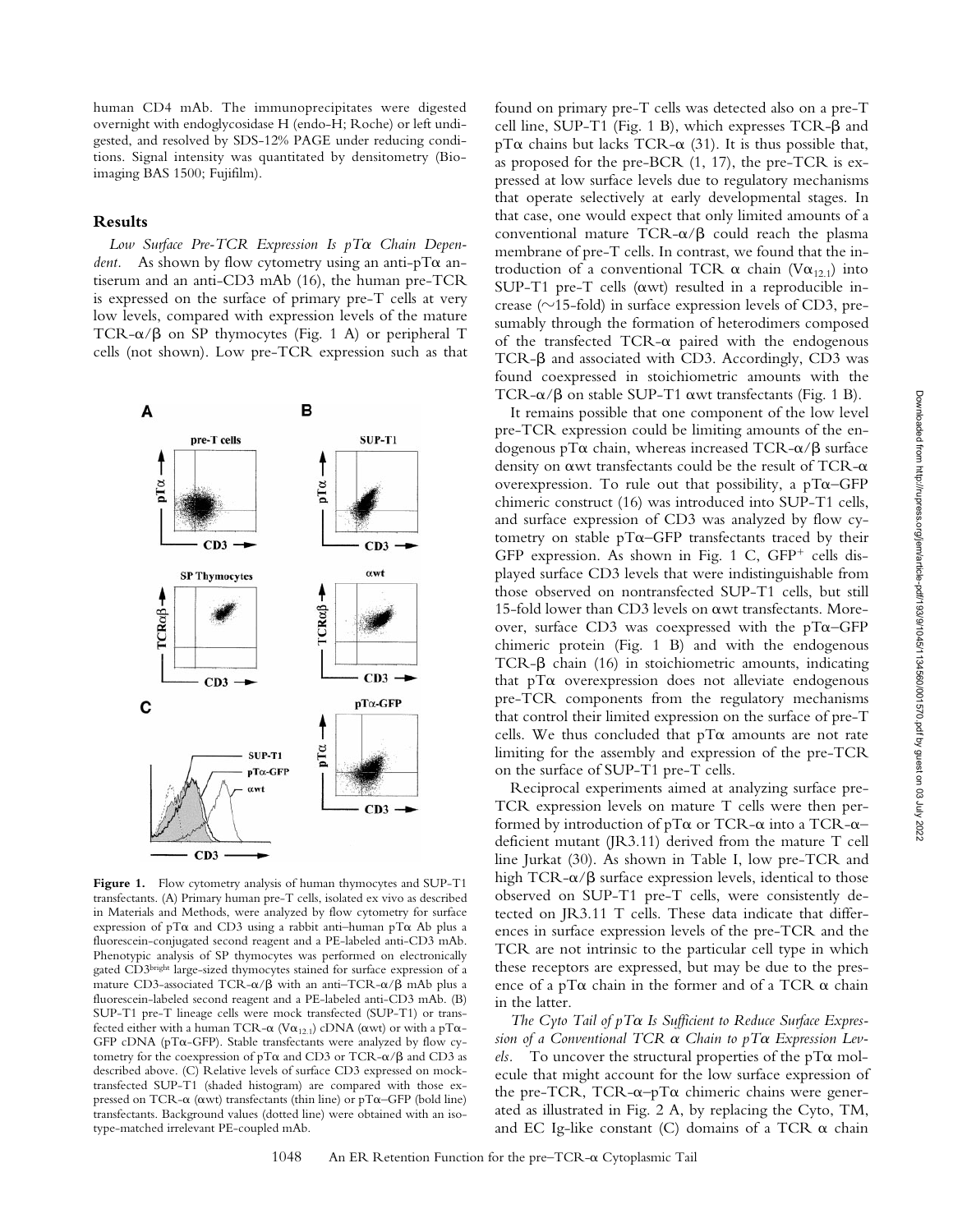**Table I.** *Relative Levels of Surface pre-TCR, Mature TCR-* $\alpha/\beta$ *, and Chimeric TCR Expression on Stable Transfectants Derived from Human Pre-T Cell and Mature T Cell Lines*

|                         | $SUP-T1$<br>(mean of FL $\pm$ SD) | IR3.11<br>(mean of FL $\pm$ SD) |  |
|-------------------------|-----------------------------------|---------------------------------|--|
| $pT\alpha$              | $1.2 \pm 0.5$                     | $1.5 \pm 0.7$                   |  |
| $\alpha$ wt             | $14.1 \pm 2.0$                    | $13.3 \pm 2.0$                  |  |
| $\alpha$ <sub>II</sub>  | $1.3 \pm 0.4$                     | $1.4 \pm 0.3$                   |  |
| $\alpha$ <sub>III</sub> | $2.2 \pm 0.5$                     | $2.4 \pm 0.8$                   |  |
|                         |                                   |                                 |  |

TCR-a–deficient pre-T cell (SUP-T1) and mature T cell (JR3.11) lines were stably transfected either with a wild-type TCR- $\alpha$  construct ( $\alpha$ wt) or with the TCR- $\alpha$ -pT $\alpha$   $\alpha$ II or  $\alpha$ III chimeric constructs described in Materials and Methods. SUP-T1 and JR3.11 transfectants were analyzed by flow cytometry for the surface expression levels of the conventional TCR- $\alpha$ / $\beta$  and those of the chimeric TCR by staining with either a mAb against the V $\alpha$ 12.1 domain shared by the TCR- $\alpha$  and TCR- $\alpha$ – pTa chains, or with an anti-CD3 mAb, respectively. Levels of surface expression of endogenous pre-TCR on SUP-T1 pre-T cells were compared to pre-TCR levels on  $pT\alpha$  transfectants derived from JR3.11 mature T cells by staining with a rabbit anti-human  $pT\alpha$  Ab (reference 16) and flow cytometry. Data are presented as the mean of fluorescence intensity (FL)  $\pm$  SD of four to six individual transfectants.

bearing a  $V\alpha_{12.1}$  domain with homologous domains from the  $pT\alpha$  chain. The chimeric constructs were introduced into SUP-T1 pre-T cells, and the resulting stable transfectants were assayed by flow cytometry for surface expression of the chimeric TCRs using a mAb against their shared  $V\alpha_{12.1}$  domain. Cells stably transfected with the wild-type TCR  $\alpha$  chain ( $\alpha$ wt) were analyzed in parallel to control surface expression levels of conventional TCR- $\alpha$ / $\beta$ s. After screening of up to 70 stable transfectants of each type, no surface expression of the  $\alpha I$  chimera consisting of a pT $\alpha$ chain lacking the peptide leader fused to the V $\alpha_{12,1}$  and J $\alpha$ domains of TCR- $\alpha$  was found (Fig. 2 B). However, the  $\alpha I$ chimeric protein could be detected intracellularly in COS transfectants (data not shown), thus confirming that the  $TCR-\alpha$  modification had not adversely affected protein expression. Therefore, it remains possible that the  $\alpha I$  chimera does not associate properly with  $TCR-\beta$ , preventing its surface expression and/or detection. Surprisingly, TCR- $\alpha$ –pT $\alpha$  chimeras in which both the TM and Cyto domains ( $\alpha$ II) or exclusively the Cyto domain ( $\alpha$ III) of TCR- $\alpha$ were replaced with the equivalent  $pT\alpha$  domains were found expressed at the cell surface, although at levels that were reproducibly  $10-15$ -fold lower than those of  $\alpha$ wt (Fig. 2 C), but comparable to those of endogenous  $pT\alpha$  or transfected pTa–GFP chimeric chains (Fig. 1 C). Importantly, when the  $\alpha$  and the  $\alpha$ II and  $\alpha$ III chimeric chains were introduced into the TCR- $\alpha$ –deficient JR3.11 mature T cell line, their relative surface expression levels were identical to those expressed on SUP-T1 pre-T cells (Table I). Taken together, these data provide evidence that replacing the Cyto domain of TCR- $\alpha$  with the pT $\alpha$  Cyto tail is sufficient to reduce TCR  $\alpha$  chain surface expression (and,



**Figure 2.** The Cyto tail of  $pT\alpha$  is sufficient to reduce levels of surface expression of a conventional TCR  $\alpha$  chain to pT $\alpha$  expression levels. (A) Schematic representation of the three chimeric TCR- $\alpha$ –pT $\alpha$  chains ( $\alpha I$ ,  $\alpha$ II, and  $\alpha$ III), and of the wild-type TCR- $\alpha$  ( $\alpha$ wt) and  $pT\alpha$  ( $pT\alpha$ ) chains. (B) Stable transfectants derived from SUP-T1 human pre-T cells were selected in the presence of G-418, and analyzed by flow cytometry for surface expression levels of the  $\alpha I$ ,  $\alpha II$ , or  $\alpha III$  TCR- $\alpha$ – $pT\alpha$  chimeric chains or the wild-type TCR  $\alpha$  chain with an anti-V $\alpha_{12,1}$  mAb plus a PElabeled goat anti–mouse IgG1 (shaded histograms). Background staining (unshaded histograms) was determined with a nonreactive mouse IgG1 mAb plus PE-coupled goat anti–mouse IgG1. Results are representative of at least 10 different stable transfectants. (C) Mean fluorescence values  $\pm$ SD of surface expression of TCR- $\alpha$  ( $\alpha$ wt) and  $\alpha$ II and  $\alpha$ III chimeric chains on three distinct stable transfectants of each type. Results are representative of 60–70 distinct transfectants of each type and summarize the data from six experiments.

hence, expression of the chimeric TCR, see below) to conventional  $pT\alpha$  chain expression levels, whereas the TM domains of the TCR- $\alpha$  and  $pT\alpha$  chains were equivalent for surface expression of the TCR- $\alpha$ –pT $\alpha$  chimera.

*CD3/*z *Components Are Physically Associated in the Wildtype Pre-TCR as well as in the TCR-*a*–pT*a *Chimeric TCRs.* Three-color flow cytometry showed that the wild-type TCR  $\alpha$  chain and the  $\alpha$ II and  $\alpha$ III ( $\alpha$ I was not studied further) chimeric proteins were expressed at the cell surface in stoichiometric amounts with TCR- $\beta$  (V $\beta$ 1.1) and CD3 (data not shown), indicating that surface expression of  $\alpha$ wt,  $\alpha$ II, and  $\alpha$ III chains must be achieved by pairing them with the endogenous TCR- $\beta$  chain and CD3/ $\zeta$ components. Therefore, the cyto tail of  $pT\alpha$  appears sufficient to reduce surface expression of the chimeric TCR complex to pre-TCR expression levels. To assess whether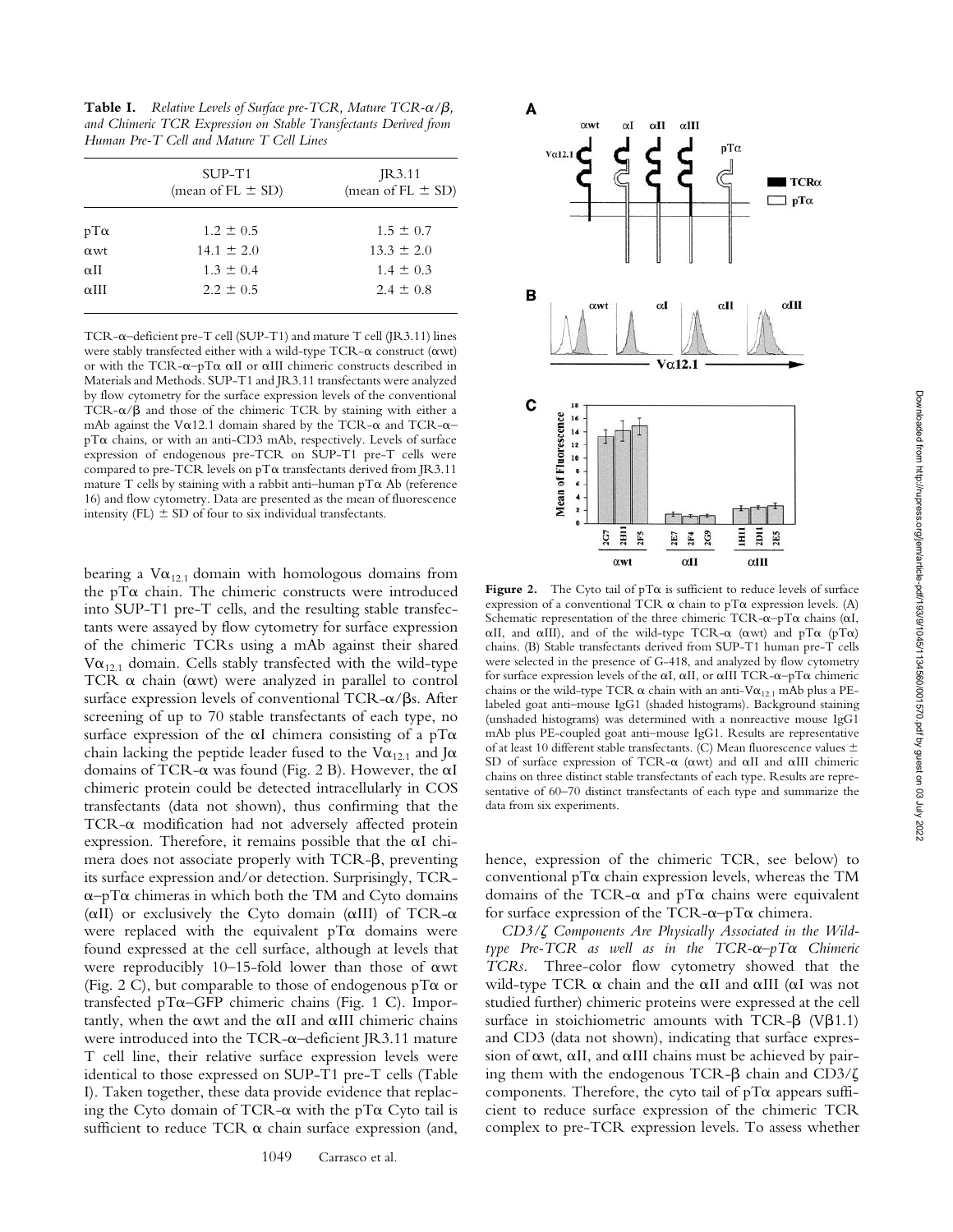this effect could be attributed to defective TCR–CD3/ $\zeta$ interactions, we directly compared the biochemical composition of chimeric TCRs with that of conventional TCR- $\alpha$ / $\beta$ s, and pre-TCR complexes containing a wildtype pT $\alpha$  chain. To this end, the  $\alpha$ wt,  $\alpha$ II, and  $\alpha$ III stable transfectants were surface iodinated, treated with 1% Brij 96–containing lysis buffer, and surface TCRs were immunoprecipitated from cell lysates with a mAb specific for their shared  $V\alpha_{12.1}$  domain. The untransfected SUP-T1 pre-T cell line was simultaneously labeled and the endogenous pre-TCR complex was immunoprecipitated from cell lysates with a rabbit antisera (CT-1) raised against a synthetic peptide contained in the Cyto region of the human pTa molecule. Specificity of the affinity-purified Ab was confirmed previously by immunofluorescence microscopy of COS cells transfected with a c-myc-tagged  $pT\alpha$  chain (data not shown). Subsequently, the immunoprecipitates were mock treated or treated with N-Gly, in order to distinguish between CD3e and CD3d chains, and resolved by SDS-PAGE under nonreducing conditions. As shown in Fig. 3, a conventional TCR- $\alpha/\beta$  heterodimer of 90 kD was coimmunoprecipitated with  $CD3\gamma\delta\epsilon$  from the surface



**Figure 3.** Biochemical composition of pre-TCR and chimeric TCR complexes expressed on SUP-T1 transfectants. Surface 125I-labeled SUP-T1 pre-T cells either mock transfected (SUP-T1) or transfected with wild-type TCR- $\alpha$  ( $\alpha$ wt) or with  $\alpha$ II and  $\alpha$ III TCR- $\alpha$ - $p$ T $\alpha$  chimeric chains were lysed in 1% Brij 96–containing buffer, and the surface receptors were immunoprecipitated with an anti-V $\alpha_{12.1}$  mAb or with a rabbit antiserum against the pT $\alpha$  CY domain. Immunoprecipitates (107 cell equivalents per lane) were either digested with N-Gly  $(+)$  or left untreated  $(-)$ , and resolved by 12% SDS-PAGE under nonreducing conditions. The positions of the pT $\alpha$ –TCR- $\beta$ , TCR- $\alpha/\beta$ ,  $\alpha$ II–TCR- $\beta$  and  $\alpha$ III–TCR- $\beta$  heterodimers, CD3 $\delta \epsilon$ , and CD3 $\gamma$  chains, and deglycosylated CD3 $\gamma$  (d $\gamma$ ) and CD3 $\delta$  (d $\delta$ ) are indicated on the right. The migration positions of the molecular weight standards (in kD) are indicated on the left. \*, N-deglycosylated heterodimers.

of  $\alpha$ wt transfectants, whereas fewer CD3 $\gamma\delta\epsilon$ -associated chimeric TCRs of an apparent MW of 115 kD were immunoprecipitated from both  $\alpha$ II and  $\alpha$ III transfectants. N-Gly treatment of the immunoprecipitated proteins resulted in an increase in their electrophoretic mobility by elimination of their glycosidic component, and revealed no qualitative biochemical differences in the composition of the CD3 modules associated with conventional and chimeric TCRs, as all  $\gamma$ ,  $\delta$ , and  $\epsilon$  CD3 components were reproducibly precipitated with both heterodimers. Similarly, CD3g, CD3d, and CD3e chains were all associated with a  $pT\alpha$ -containing complex of 100 kD immunoprecipitated from the surface of untransfected SUP-T1 pre-T cells, corresponding to the endogenous pre-TCR. However, coprecipitation of  $\zeta$  chain components either with the pre-TCR or with the chimeric or the conventional TCR- $\alpha$ / $\beta$ s was not detected under these experimental conditions, likely



Figure 4. The  $\zeta$  chain is physically associated to the pre-TCR as well as to the aIII chimeric TCR. Surface iodinated SUP-T1 cells either mock transfected (SUP-T1) or transfected with the  $\alpha$ III TCR- $\alpha$ -pT $\alpha$ chimera ( $\alpha$ III) or with the wild-type TCR  $\alpha$  chain were lysed in 1% Brij 96–containing buffer and surface receptors were then immunoprecipitated with a rabbit anti-human  $\zeta$  chain antiserum or with an anti-CD3 $\epsilon$ mAb. The immunoprecipitates (IP) were resolved by two-dimensional nonreducing (NR)/reducing (R) SDS-PAGE. The positions of the individual pre-TCR or TCR components migrating out of the diagonal are shown, and the relative positions of the molecular weight standards are indicated on the right.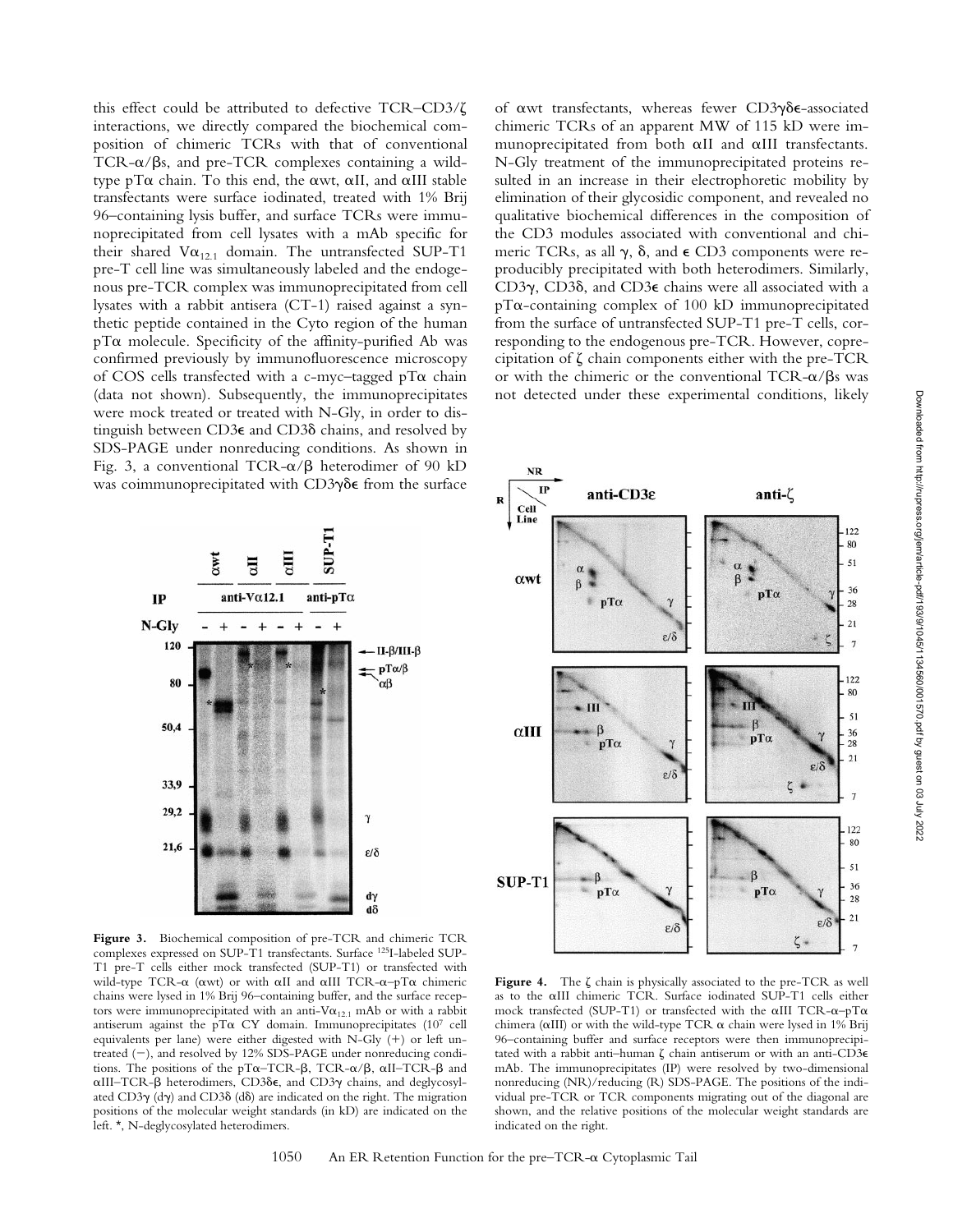reflecting poor  $\zeta$  chain iodination due to its short EC domain (33).

To directly investigate whether the  $\zeta$  chain was physically associated with the pre-TCR and the chimeric TCRs as with the conventional TCR- $\alpha$ / $\beta$ s, cell lysates from surface-iodinated SUP-T1 pre-T cells and awt and aIII transfectants were immunoprecipitated in parallel either with a rabbit anti-human  $\zeta$  chain antiserum or with an anti-CD3 $\epsilon$ mAb, and the immunoprecipitates resolved by two-dimensional nonreducing/reducing SDS-PAGE. As shown in Fig. 4, the anti-CD3 $\epsilon$  mAb coprecipitated the TCR- $\alpha/\beta$ , as well as the aIII chimeric TCR, and the pre-TCR with CD3 $\gamma$  $\delta$ e, whereas no  $\zeta$  chain was detected. However, the  $\zeta$ chain was detected as an individual protein migrating out of the diagonal with an apparent MW of 16 kD in anti- $\zeta$  immunoprecipitates. Interestingly, in all samples the anti- $\zeta$  Ab coprecipitated an heterodimeric complex together with CD3 $\gamma\delta\epsilon$ , indicating that the  $\zeta$  chain is physically associated at the cell surface with the pre-TCR and with the aIII chimeric TCR, as observed with the mature TCR- $\alpha$ / $\beta$ . Furthermore, it is worth noting that the wild-type pre-TCR was precipitated with both the anti-CD3 $\epsilon$  and anti- $\zeta$  Abs not only from the untransfected SUP-T1 cells, but also from the surface of  $\alpha$ wt and  $\alpha$ III SUP-T1 transfectants (Fig. 4), indicating that the conventional TCR  $\alpha$  chain (or the aIII chimeric chain) does not prevent surface expression of the endogenous pre-TCR but, rather, both the pre-TCR and the TCR- $\alpha/\beta$  can be coexpressed at the cell surface.

*The Cyto Tail of pT*a *Functions As an ER Retention Signal.* As biochemical studies provided evidence that low surface expression of the pre-TCR and the chimeric TCRs does not result from their impaired association with  $CD3/\zeta$ components (although quantitative differences can not be ruled out), we next investigated whether the  $pT\alpha$  Cyto tail by itself could be directly responsible for controlling surface expression levels of the whole receptor complex. To test



**Figure 5.** Impaired surface expression of a CD25–pTa chimeric protein bearing the human pTa Cyto tail. Relative levels of surface expression of murine CD25 were analyzed by flow cytometry (shaded histograms) with a biotin-coupled anti-CD25 mAb plus PE-coupled streptavidin on SUP-T1 pre-T cells or COS cells transfected with either the wild-type murine CD25 (CD25), a truncated CD25 molecule lacking the cytoplasmic domain (CD25 tailless), or a chimeric protein consisting of the CD25 EC and TM domains and the pTa Cyto tail (CD25/pTa). Mock-transfected cells were analyzed as controls. Background values (unshaded histograms) were determined by staining with a biotin-coupled isotype-matched irrelevant mAb plus PE-coupled streptavidin.

1051 Carrasco et al.

this possibility, we first analyzed the effect of the  $pT\alpha$  Cyto domain on the surface expression levels of individual plasma membrane reporter proteins. Murine CD25 (IL-2 receptor  $\alpha$  chain) is a particularly useful marker in this type of study, because transfection of the wild-type protein results in high surface expression level, as assessed by flow cytometry with an anti-CD25 mAb (Fig. 5). Interestingly, we found that replacement of the CD25 Cyto domain with that of pT $\alpha$  results in a  $>50$ -fold reduction of surface CD25 expression on COS cells transfected with the  $CD25-pT\alpha$  chimera, compared with surface expression levels of wild-type CD25. A comparable reduction of CD25 expression was observed in SUP-T1 pre-T cells transfected with the CD25-pT $\alpha$  chimera (Fig. 5). In both cell types, the relative levels of CD25 expression were not



**Figure 6.** ER retention of a CD25–pTa chimeric protein bearing the Cyto tail of human pTa. (A) COS cells were transfected with either cDNA encoding the wild-type murine CD25 or with a CD25/pTa chimeric cDNA engineered to encode the CD25 EC and TM domains and the pT $\alpha$  Cyto tail (CD25/pT $\alpha$ ). 48 h after transfection, cells were fixed, permeabilized, stained with a fluorescein-conjugated anti-CD25 mAb, and analyzed by immunofluorescence microscopy. Original magnification:  $\times$ 63. (B) CD25 and CD25-pT $\alpha$  COS transfectants were pulse-chase labeled with [35S]methionine/cysteine and lysed in Triton X-100–containing lysis buffer. CD25 (top) and CD25-pT $\alpha$  (bottom) immunoprecipitates obtained with an anti–mouse CD25 (PC.61) mAb or with a rabbit antiserum against the human  $pT\alpha$  tail (CT-1), respectively, were treated with endo-H  $(+)$  or left untreated  $(-)$  and resolved by 12% SDS-PAGE under reducing conditions. The positions of the mature (m) and immature (im) proteins is indicated on the right.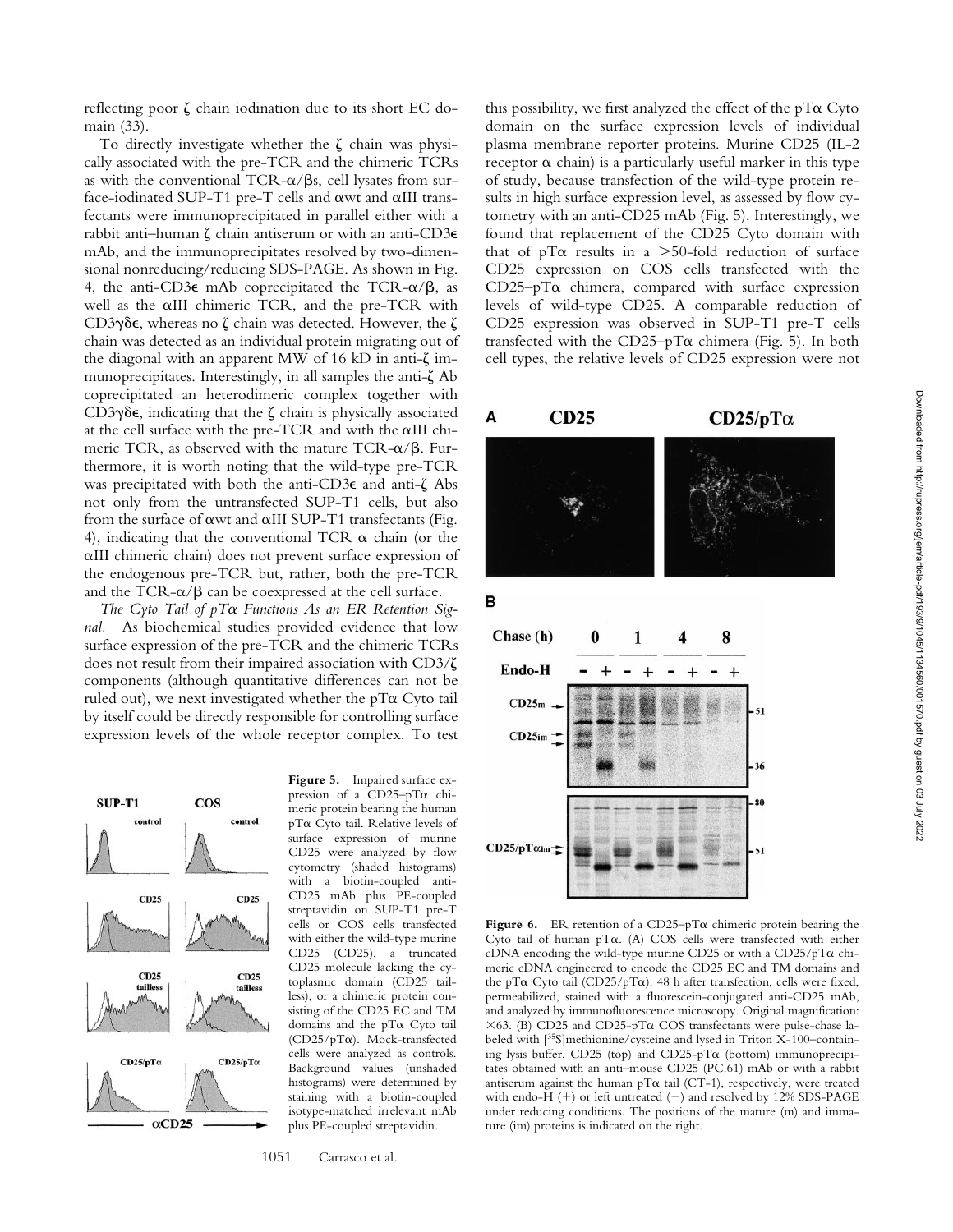To assess whether the CD25-pT $\alpha$  chimeric protein was retained intracellularly, COS transfectants were permeabilized and examined for the intracellular distribution of CD25 by immunofluorescence microscopy. As shown in Fig. 6 A, transfection of wild-type CD25 resulted in a predominant localization of the protein in the Golgi apparatus, although CD25 expression was also detected at the plasma membrane. However, a markedly different staining pattern showing strong perinuclear fluorescence and a tubularvesicular peripheral staining was observed in COS cells transfected with the CD25-pT $\alpha$  chimera, which strongly suggested an ER distribution. To confirm that the pTa tail was in fact conferring ER residence to membrane proteins, we next examined susceptibility to endo-H digestion of wild-type and chimeric  $CD25-pT\alpha$  molecules, as protein transport out of the ER to the Golgi apparatus is marked by acquisition of endo-H resistance (34). To this end, COS transfectants were labeled for 30 min with [35S]methionine and chased for various periods of time up to 8 h, and Triton X-100–solubilized molecules were then subjected to immunoprecipitation with an anti-CD25 mAb or with an antiserum against the pT $\alpha$  Cyto tail (CT-1). Mock-treated or endo-H–treated proteins were then analyzed for their glycosylation state by SDS-PAGE, as endo-H sensitivity causes a marked change in the electrophoretic mobility of CD25. As shown in Fig. 6 B (top), a significant fraction  $(\sim 40\%$ , as quantified by densitometric analysis) of wildtype CD25 acquired endo-H resistance after 1 h of biosynthesis, and was completely converted after 4 h. The situation was markedly different for the  $CD25-pT\alpha$  chimeras analyzed from either anti-pT $\alpha$  (Fig. 6 B, bottom) or anti-CD25 precipitates (data not shown), as none of them acquire endo-H resistance, even after a 4-h chase. In contrast to wild-type CD25, which was partly degraded after 4 h and was hardly detectable after 8 h, up to 20% of pulsed  $CD25-pT\alpha$  was still recovered essentially in an immature form after 8 h (Fig. 6 B). Therefore, the lack of maturation of the chimeric protein does not result from their increased degradation rate in the ER. Rather, we can conclude that a major proportion of the  $CD25-pT\alpha$  chimeric proteins primarily reside in the ER and, therefore, cannot be processed in the Golgi apparatus. Taken together, the biosynthetic data in conjunction with the flow cytometry and immunofluorescence microscopy analyses provide evidence that the Cyto tail of the human  $pT\alpha$  molecule confers ER residency to plasma membrane proteins.

The physiological relevance of these findings was further confirmed by confocal microscopy studies aimed at analyzing the intracellular distribution of the native  $pT\alpha$  protein in pre-T cells displaying poor surface expression of the pre-TCR (Fig. 7). When permeabilized SUP-T1 pre-T cells were stained with the rabbit anti- $pT\alpha$  Ab CT-1 in combination with fluorescein-conjugated goat anti–rabbit Igs, native  $pT\alpha$  showed a typical intracellular staining compatible with ER location (data not shown). An identical intracellular pattern was revealed by green fluorescence examination of SUP-T1 pre-T cells transfected with a pT $\alpha$ –GFP chimeric protein (Fig. 7). To provide formal proof that the intracellular compartment containing  $pT\alpha$  was in fact the ER, double-color analyses were performed in  $pTa-GFP$ transfectants stained with a rabbit Ab recognizing the ER resident PDI protein followed by Cy3-conjugated goat anti–rabbit Igs. As shown in Fig. 7, GFP clearly localized to the same intracellular region as the PDI protein in  $pT\alpha$ – GFP transfectants. Moreover, costaining with an anti– TCR-β (βF1) mAb followed by Cy5-conjugated goat anti-mouse Igs revealed that endogenous  $TCR-\beta$  colocal-



**Figure 7.** Colocalization of pTa-GFP with the ER-resident protein PDI. SUP-T1 cells stably transfected with pTa–GFP were fixed, permeabilized, and stained with an anti–TCR- $\beta$  mAb followed by Cy5-coupled goat anti–mouse Igs, and an anti-PDI rabbit antiserum followed by Cy3-coupled goat anti-rabbit Igs. Analysis of pT $\alpha$ –GFP and TCR- $\beta$  intracellular localization was performed by confocal microscopy. (a) Nomarsky analysis of selected individual cells. (b) Expression pattern of the pT $\alpha$ –GFP chain. (c) Intracellular staining of the ER-resident protein PDI. (d) Intracellular TCR- $\beta$  chain staining. (e–g) Overlays of pT $\alpha$ -GFP and PDI (e), pT $\alpha$ -GFP and TCR- $\beta$  (f), and TCR- $\beta$  and PDI (g) stainings. The panels of individual cells shown are representative of all SUP-T1 cells examined. Original magnification:  $\times 63$ .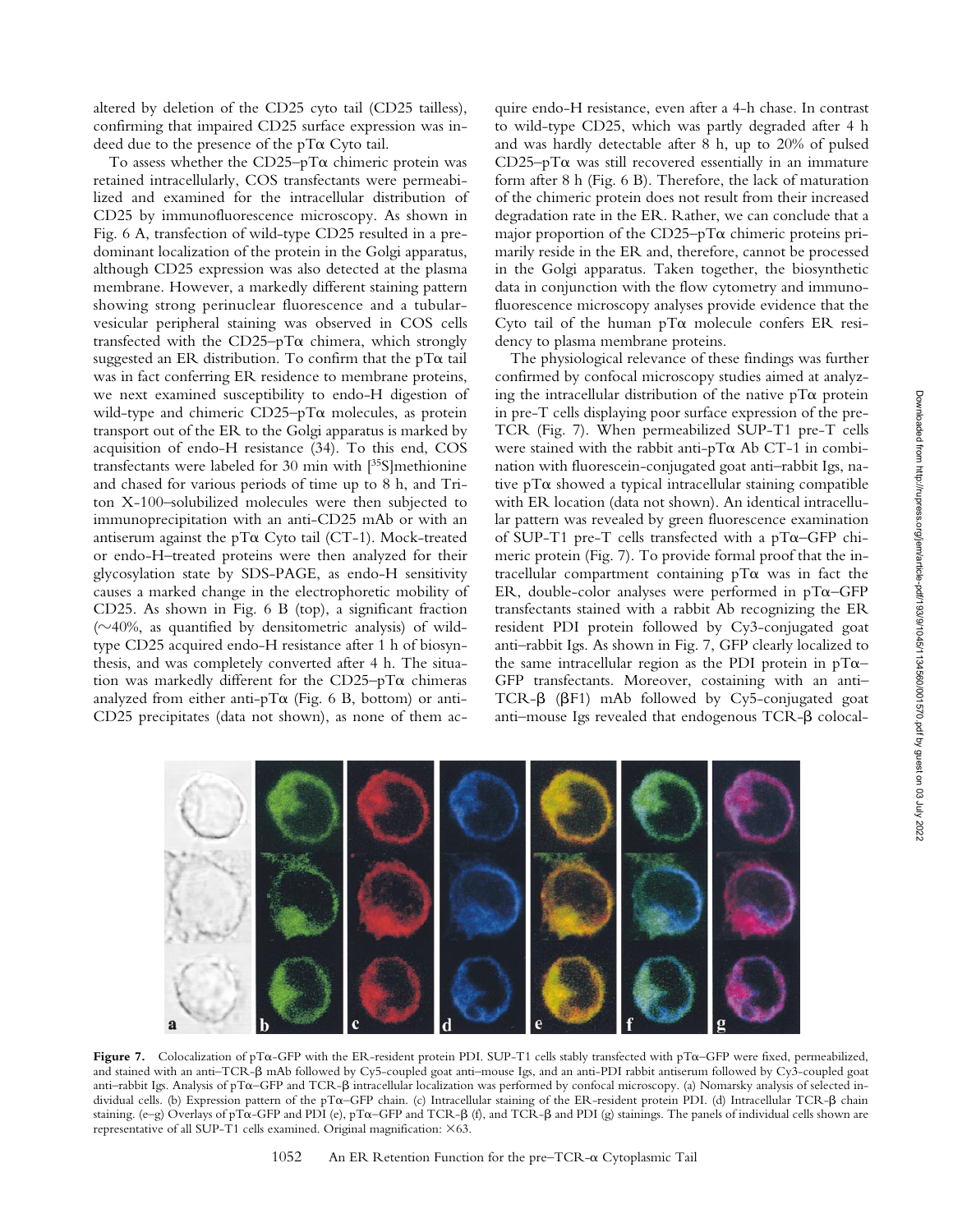ized with GFP and PDI. Thus, from these experiments we concluded that intracellular  $pT\alpha$  and TCR- $\beta$  are predominantly retained in the ER in SUP-T1 pre-T cells.

*Partial Truncation of the pT*a *Cyto Tail Releases a CD4– pT*a *Chimeric Protein from ER Retention and Restores Cell Surface Protein Expression.* Collectively, the above experiments provided evidence that the Cyto domain of  $pT\alpha$  is directly responsible for retaining proteins in the ER. Thus, it was reasonable to predict that deletion of the  $pT\alpha$  tail (and, therefore, the proposed ER retention determinants) would result in enhanced expression of the pre-TCR complex at the plasma membrane. However, the effect of the  $pT\alpha$  tail deletion was the opposite, as it prevented surface pre-TCR expression. Indeed, JR3.11 cells transfected with a tailless  $pT\alpha$  chain failed to react with anti-CD3 mAbs (Fig. 8 A), as well as with an anti–TCR- $\beta$  (V $\beta$ 8) mAb and an anti-p $T\alpha$  Ab (data not shown). This unexpected discrepancy could be explained if the cytoplasmic domain of  $pT\alpha$  contains essential structural information for the proper assembly and/or surface expression of a CD3-associated pre-TCR.

The failure to observe surface expression of a pre-TCR with a complete deletion of the  $pT\alpha$  tail prompted us to define more precisely the location of the potential ER retention signal in the  $pT\alpha$  Cyto domain. To this end, we examined the effect of successive truncations along the  $pT\alpha$  tail on the intracellular location and surface expression levels of individual CD4– $pT\alpha$  chimeric proteins which could be readily detected by staining with a mAb against CD4. As shown in Fig. 8 B, immunofluorescence microscopy analyses of COS cells transfected with  $CD4-pT\alpha$  chimeric constructs where the Cyto domain of human CD4 was replaced with the full  $pT\alpha$  tail (CD4– $pT\alpha$ ) revealed a clear tubular-vesicular staining of the ER that was virtually identical to that recorded for the  $CD25-pT\alpha$  chimera (Fig. 6 A), and correlated with low surface CD4 expression on both COS (data not shown) and BW cells (Fig. 8 B). No loss of the CD4 ER staining pattern was noted with the removal of the 22 COOH-terminal  $pT\alpha$  residues by a truncation at position 243 (CD4-pT $\alpha$ t22), although this truncation resulted in a partial increase of surface CD4 expression on the corresponding BW transfectants (Fig. 8 B). In contrast, when an additional 26 amino acids (aa) were removed, the resulting CD4–pTat48 truncated chimera was expressed on the surface of BW at levels that were as high as those expressed on BW cells transfected with a CD4-tailless (Fig. 8 B) or a wild-type CD4 (data not shown) construct. As this enhanced expression of surface CD4 correlated with loss of the ER staining pattern and appearance of fluorescence staining at the plasma membrane, we concluded that a region in the  $pT\alpha$  Cyto domain between aa 217 and 243 is responsible for the observed ER retention function of the  $pT\alpha$  tail. Accordingly, the CD4–pTat48 chimera as well as the CD4-tailless protein were efficiently transported from the ER to the Golgi apparatus, and displayed similar kinetics, as assessed by pulse-chase metabolic labeling of COS transfectants, anti-CD4 immunoprecipitation, and endo-H treatment. As

1053 Carrasco et al.



Figure 8.  $pT\alpha$  tailless molecules fail to reach the plasma membrane, but a partial truncation of the pT $\alpha$  Cyto tail releases a CD4-pT $\alpha$  chimeric protein from ER retention and restores cell surface expression. (A) JR3.11 cells transfected with a bicistronic vector encoding GFP and a pTa tailless molecule were stained with a PE-coupled anti-CD3 mAb. Flow cytometry analysis of surface CD3 expression (shaded histogram) was performed 48 h after transfection on electronically gated GFP<sup>+</sup> cells. Background values (unshaded histogram) were obtained with a PE-coupled isotype-matched irrelevant mAb. (B) COS and BW cells were transfected with cDNAs encoding human CD4 molecules in which the Cyto domain has been deleted (CD4 tailless) or replaced either with a full  $pT\alpha$ Cyto domain (CD4-pT $\alpha$ ) or with a truncated pT $\alpha$  tail lacking the COOH-terminal 22 (CD4-pTat22) or 48 (CD4-pTat48) residues. 48 h after transfection, COS cells were fixed, permeabilized, and stained with an anti-CD4 mAb plus FITC-coupled goat anti–mouse Igs, and then analyzed by immunofluorescence microscopy (original magnification:  $\times$  63). BW cells were stained 24 h after transfection with a Cy5-PE–coupled anti-CD4 mAb (shaded histograms) and analyzed by flow cytometry. Control values (unshaded histograms) were obtained with a Cy5-PE– coupled isotype-matched irrelevant mAb.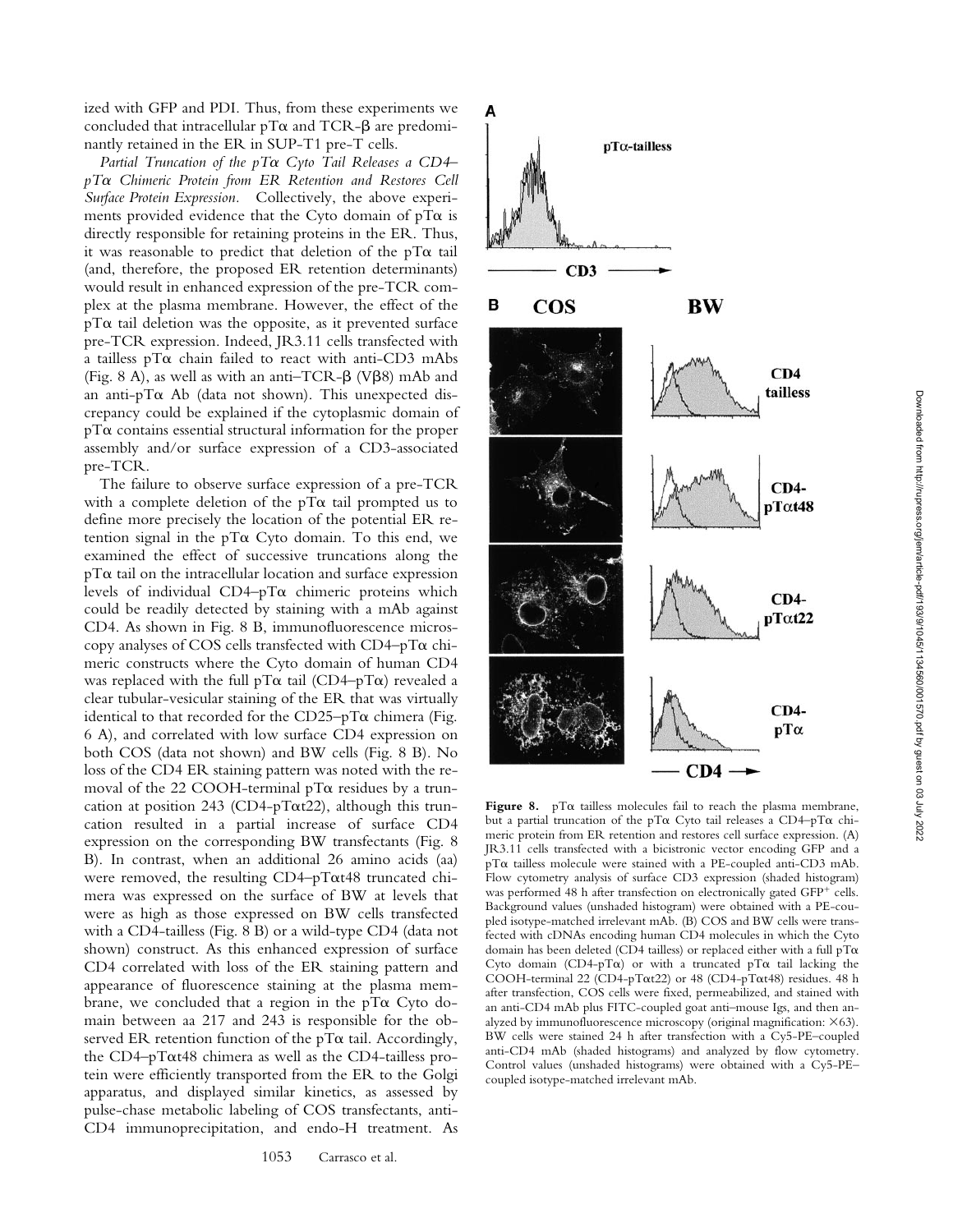

**Figure 9.** Truncation of the COOH-terminal 48 aa of the pTa Cyto domain restores transport out of the ER of a  $CD4-pT\alpha$  chimeric protein and correlates with enhanced expression of the pre-TCR (A) COS cells transfected with the CD4 tailless, CD4-pTat48, or CD4-pTat22 constructs described in the legend to Fig. 8 were pulse-chased labeled and lysed as described in the legend to Fig. 6. Anti-CD4 immunoprecipitates were treated with endo-H  $(+)$  or left untreated  $(-)$  and resolved by 12% SDS-PAGE under reducing conditions. (B) CD3 surface expression was analyzed by flow cytometry, as described in the legend to Fig. 8 A, on JR3.11 cells transiently transfected with bicistronic vectors encoding GFP and either the wild-type pT $\alpha$  (shaded histogram) or a truncated pT $\alpha$  lacking the COOH-terminal 48 residues ( $p\text{T}\alpha$ t48; bold line), or a wild-type TCR- $\alpha$ (thin line). Background values (dotted line) were obtained with a PE-coupled isotype-matched irrelevant mAb. The positions of the mature (m) and immature (im) proteins is indicated on the right.

shown in Fig. 9 A, both proteins acquired endo-H resistance after a 90-min chase, and were mostly converted after 4 h. In contrast, the CD4–pTat22 chimera remained essentially endo-H sensitive after 90 min and up to 50% of pulsed chimeric protein failed to acquire endo-H resistance, even after an 8-h chase.

Finally, experiments were performed to analyze the effect of equivalent truncations along the  $pT\alpha$  protein on pre-TCR surface expression. Bicistronic vectors containing such  $pT\alpha$  constructs allowed tracing of transiently transfected JR3.11 cells by EGFP expression as a separate but not as a chimeric protein. As shown in Fig. 9 B, although the pT $\alpha$  deletions were not sufficient to reach TCR- $\alpha$  expression levels, JR3.11 cells transfected with a  $pT\alpha$  chain lacking the terminal 48 residues ( $p\text{T}$  $\alpha$ t48) consistently showed a modest increase of surface CD3 levels, compared with CD3 expression on wild-type  $pT\alpha$  transfectants. Thus, as observed with the  $CD4-pT\alpha t48$  chimera, this particular truncation may release  $pT\alpha$  from ER retention, resulting in enhanced surface pre-TCR expression. In contrast, surface expression of a pre-TCR composed of the  $p\text{T}\alpha$ t22 truncated protein was indistinguishable from expression levels of a wild-type pre-TCR. Collectively, our data suggest that the observed  $pT\alpha$  ER retention function contributes to the regulation of surface pre-TCR expression on pre-T cells.

# **Discussion**

Complementary approaches in this study allowed us to conclude that differences between plasma membrane levels of the pre-TCR and the TCR are not intrinsic to the particular cell type in which they are expressed, but depend on the presence of a pT $\alpha$  chain in the former and of a TCR  $\alpha$ chain in the latter. We have first shown that introduction of a conventional TCR  $\alpha$  chain into pre-T cells increases surface receptor expression to levels similar to those of TCR- $\alpha$ / $\beta$  on transfected mature T cells. Interestingly, although it has been reported that expression of  $TCR-\alpha$  precludes the formation of a TCR- $\beta$ -pT $\alpha$  dimer in a murine pre-T cell line  $(35)$ , TCR- $\alpha$  transfection does not impair endogenous pre-TCR surface expression on human pre-T cells, indicating that  $TCR-\beta$  chains are in large excess and that TCR- $\alpha$  and pT $\alpha$  are not competing each other for pairing with TCR- $\beta$ . Conversely, transfection of a TCR- $\alpha$ –deficient mature T cell line with a pT $\alpha$  chain results in low surface expression of the pre-TCR, relative to TCR- $\alpha/\beta$  surface levels induced upon TCR- $\alpha$  transfection. Because low levels of pre-TCR expression is a common feature of both cell types, we concluded that this is an intrinsic property of the pre-TCR complex, and therefore, the  $pT\alpha$ chain itself might play a direct role in controlling pre-TCR expression levels.

In an effort to identify the structural domain/s of  $pT\alpha$ responsible for such a role, we took advantage of the similarities and differences between the EC, TM, and Cyto domains of  $pT\alpha$  and TCR- $\alpha$  and produced TCR- $\alpha$ - $pT\alpha$ chimeric proteins that were analyzed for their ability to bring a CD3-associated chimeric TCR complex to the cell surface. We initially focused on the  $ECpT\alpha$  region, which lacks a covalently associated Ig-like V domain (25), and asked the question of whether replacement of the  $pT\alpha$  EC domain with the EC region of TCR- $\alpha$  could provide a symmetrical shape to the TCR- $\beta$ –pT $\alpha$  heterodimer that could result in an increased expression at the cell surface. Unexpectedly, however, such chimeric TCR- $\alpha$ -pT $\alpha$ chains  $(\alpha II)$  did not affect the levels of expression of the pre-TCR, indicating that low surface pre-TCR expression is not dependent on the  $pT\alpha$  EC domain. From these data one could infer that the lack in  $pT\alpha$  of a partner domain capable of pairing with the hydrophobic surface of the  $V\beta$ domain (36) does not impair expression of the complex at the cell surface. Alternatively, the pre-TCR, by analogy with the pre-BCR, may contain an additional not yet identified VpreT component that fulfils that function, and that might thus be rate limiting for proper assembly and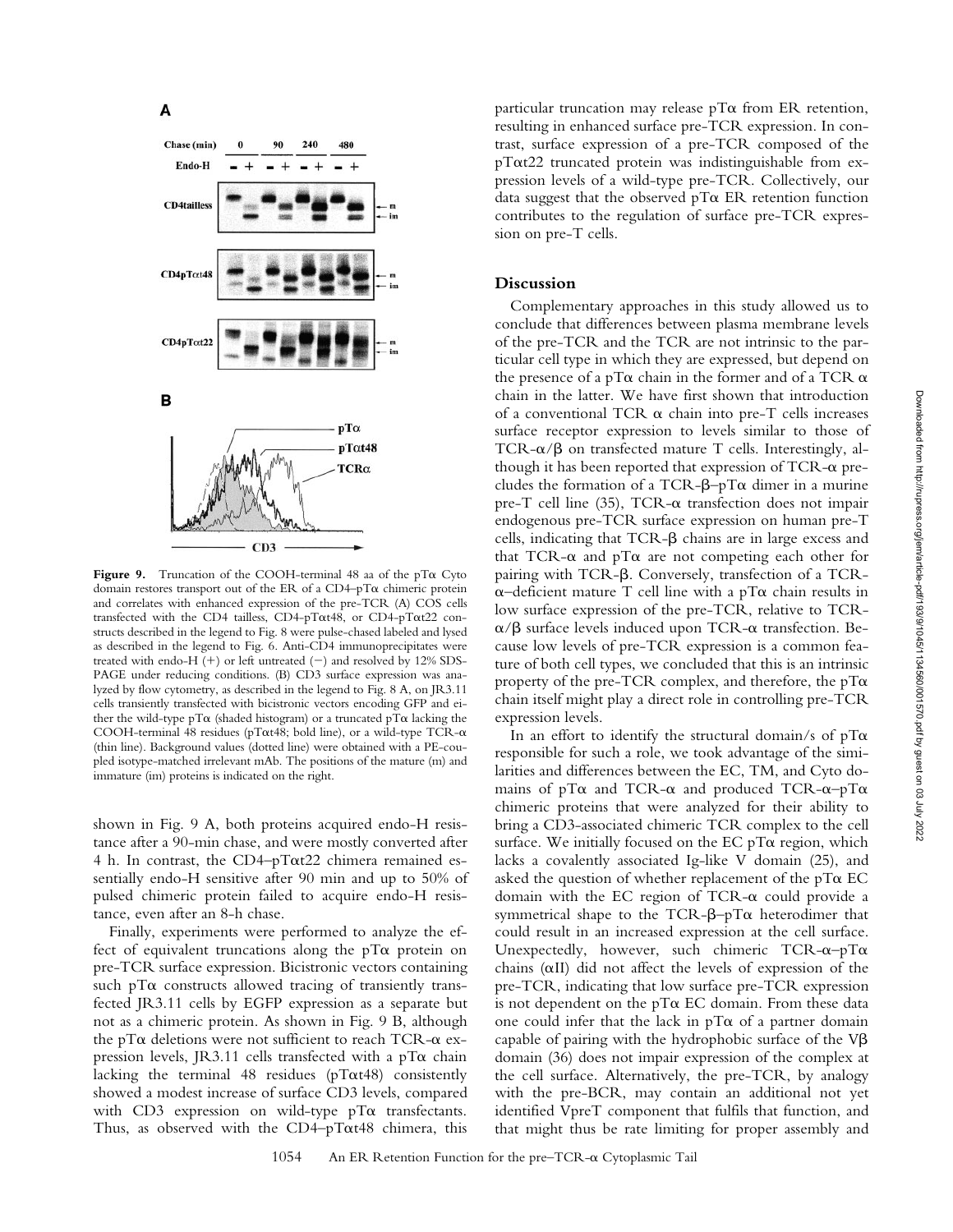transport of the TCR- $\beta$ –pT $\alpha$  heterodimer to the cell surface (2, 6). Expression of such a putative VpreT is expected to be developmentally regulated, such that its absence would account for the impaired surface pre-TCR expression described in murine mature T cells (6). However, human mature T cells proved to be as efficient as pre-T cells in expressing a functional  $TCR-\beta-\gamma T\alpha$  heterodimer on their surface (this study and unpublished results), thus supporting the alternative hypothesis that the  $pT\alpha$  chain is sufficient to promote surface expression of the pre-TCR complex in the absence of an additional component.

The finding that the chimeric chain in which the  $pT\alpha$ EC domain was replaced with the EC TCR- $\alpha$  domain behaves as a wild-type  $pT\alpha$  chain in terms of surface receptor expression was not obvious, because the TCR- $\alpha$  C domain displays little homology with the equivalent  $pT\alpha$  domain (9, 25). However, as the TCR- $\alpha$  C domain residues involved in polar interactions with the  $TCR-\beta C$  domain are all conserved in the  $pT\alpha$  C domain, it has been proposed that association between  $pT\alpha$  and TCR- $\beta$  C domains may occur in a way similar to that observed in the TCR  $C\alpha C\beta$ module (3, 37). These data are against an essential function of TCR- $\beta$ –pT $\alpha$  assembly in controlling surface expression levels of the pre-TCR, and suggest that the CD3/ $\zeta$  subunits associated with the TCR- $\beta$ – $p$ T $\alpha$  heterodimer probably account for such a regulatory function. Of them, the  $\zeta$ chain would merely be a dispensable amplification module for the pre-TCR, which increases its assembly rate and stability (19–22, 24), and CD3 $\delta$  seems dispensable for pre-TCR assembly and function (8, 13, 38). In contrast, the CD3 $\gamma$ E pair, which may associate with the pre-TCR EC domain module in a manner similar to that suggested for its association with the TCR- $\alpha$ / $\beta$  (39), has proved mandatory for proper assembly of a functional pre-TCR (8, 40–42). Therefore, it is not surprising that the wild-type  $pT\alpha$  chain and the chimeric chains containing both the EC and TM domains, or exclusively the EC domain of TCR- $\alpha$ , are equally capable of mediating association with CD3g, CD36, and CD3 $\epsilon$  subunits. What is more surprising is that all the wild-type pre-TCR and the chimeric TCR complexes are equally found physically associated with the  $\zeta$ chain, given that the weak association of the  $\zeta$  chain with the pre-TCR has recently been shown to map to the connecting peptide (CP) of  $pT\alpha$  lying between its TM and Iglike EC domains (43). Therefore, one would expect that the presence of the TCR- $\alpha$  CP domain in both chimeras would confer an increased stability to their corresponding receptors that might result in higher levels of surface expression. In contrast, their expression levels were as low as those of the wild-type pre-TCR. Taken together, our results allowed us to conclude that qualitative differences in the contribution of the  $CD3/\zeta$  components to pre-TCR or TCR assembly do not influence surface receptor expression levels.

A striking finding was that replacing the Cyto domain of TCR- $\alpha$  with the equivalent pT $\alpha$  domain is sufficient for inducing low surface expression of the chimeric TCR. It is thus obvious that the  $pT\alpha$  Cyto tail is directly responsible

for low surface pre-TCR expression. A strong argument in favor of the attractive possibility that the  $pT\alpha$  Cyto tail functions as an ER retention signal was the observation that individual plasma membrane proteins are mostly retained in the ER and fail to reach the Golgi compartment when appended to the pT $\alpha$  tail. Accordingly, pT $\alpha$  chains are primarily found in internal structures which colocalize with the ER. The demonstration that truncation of the terminal 48 aa of  $pT\alpha$  (and particularly deletion of the region between residues 217 and 243) releases CD4-pT $\alpha$  chimeric proteins from ER retention lends further support to that notion, and suggests that  $pT\alpha$  ER retention determinants localize primarily in the deleted region. However, the pT $\alpha$  tail sequence from position 217 to 243 does not harbor the consensus dilysine cytoplasmic motif for ER retention of TM proteins (34) or the reported CD3e ER retention sequence (44), suggesting the existence of alternative ER retention signals. An extensive series of point mutations will have to be introduced into that particular  $pT\alpha$  sequence to unravel the precise requirements for its retention in the ER.

As proposed for the mature TCR- $\alpha/\beta$  (45), ER retention of individual subunits or partial complexes might be an essential mechanism for regulating assembly and levels of expression of the pre-TCR. However, additional structural information may be contained in the  $pT\alpha$  Cyto tail that is essential for surface expression of the pre-TCR, as  $pT\alpha$ tailless molecules fail to bring a CD3-associated pre-TCR complex to the cell surface. Therefore, efficient surface expression of the pre-TCR complex may be the result of a balance between complex mechanisms controlling retention and assembly of its individual components. This may explain the finding that release of individual chimeras bearing a truncated pT $\alpha$  tail from ER retention correlates with recovery of wild-type protein expression levels, whereas pTa molecules with identical truncations were unable to recover  $TCR-\alpha/\beta$  surface levels, although they were more efficient than wild-type  $pT\alpha$  in bringing the pre-TCR to the cell surface. Interestingly, an ER retention mechanism has also been proposed to account for the low plasma membrane expression of the pre-BCR (17), although in that case ER retention seems to be inherent to pre-B cells. Despite the striking functional similarities between the pre-TCR and the pre-BCR, the particular structural features of their individual components (i.e.,  $pT\alpha$  and  $\lambda$ 5) may explain such a discrepancy.

Finally, although one would expect that a retention mechanism similar to that proposed here for the human pre-TCR would be functional also in mice, the poor conservation of the Cyto tail in both species (6, 25) would make this possibility unlikely. However, conserved residues in the cytoplasmic domain have been identified (25). In addition, two independent findings strengthen our view: first, DN thymocytes from  $pT\alpha^{-/-}$  mice made transgenic for a  $pT\alpha$  tailless chain display increased TCR-b surface levels, compared with DN thymocytes from wild-type or  $pT\alpha^{-/-}$  nontransgenic mice (46), and second, low CD3 expression is common to DP thy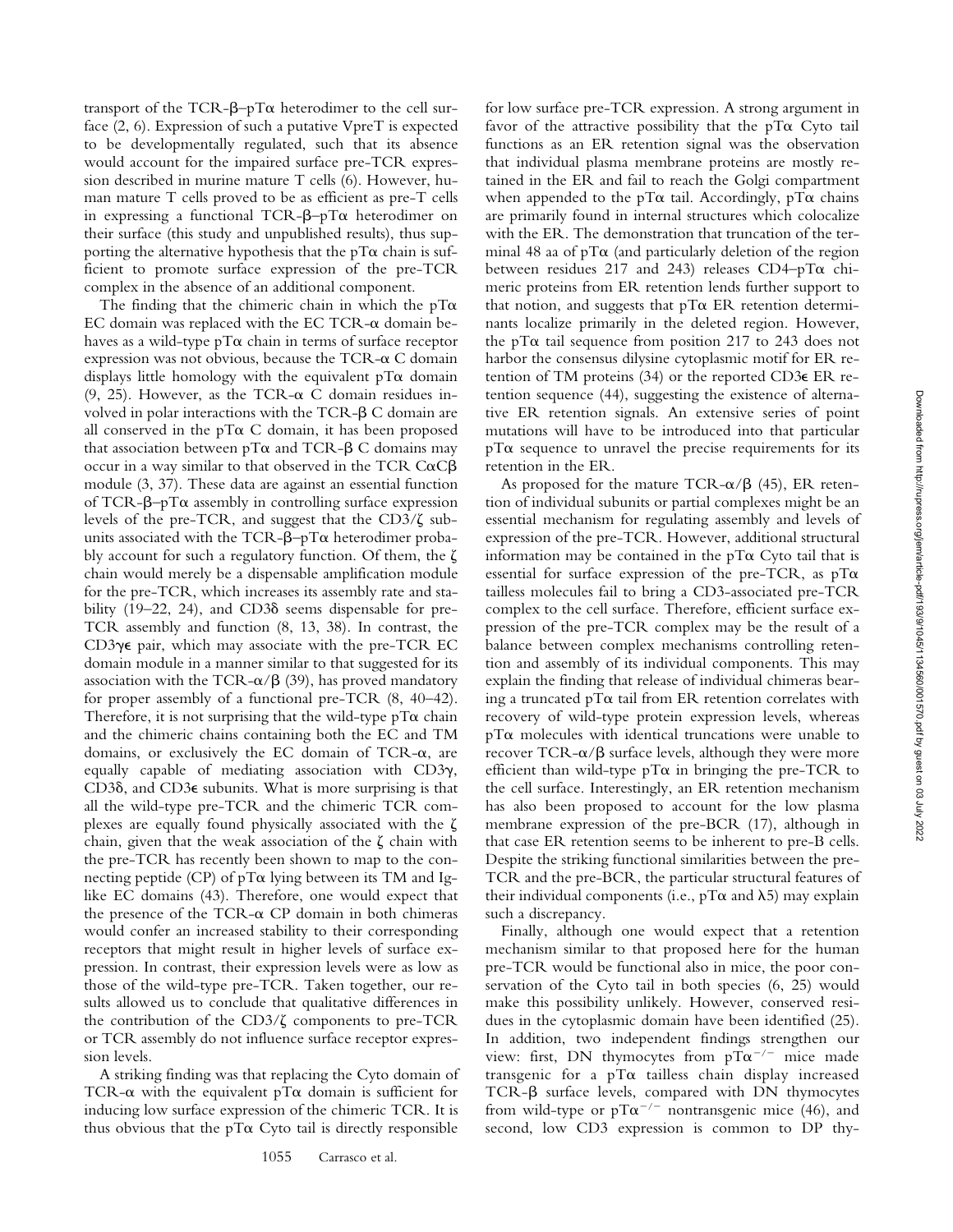mocytes from recombination activating gene  $(Rag)1^{-/-}$ mice expressing a transgenic functional pre-TCR consisting of truncated TCR- $\beta$  and pT $\alpha$  forms that keep their TM and Cyto regions (14). In conclusion, our data provide evidence that the  $pT\alpha$  Cyto tail displays a novel ER retention function which may participate in the regulation of surface pre-TCR expression levels on pre-T cells.

We thank Drs. M. Brenner, R. Kurrle, F. Sánchez-Madrid, and R. Bragado for the generous gift of Abs, H. Spits for providing us with a bicistronic retroviral vector, and B. Rubin and L. Borlado for the JR3.11 cell line and for the murine CD25 cDNA, respectively; Drs. B. Alarcón and I. Sandoval for helpful discussions, Dr. A. Alcover for helpful advice on confocal microscopy, and Dr. J.R. Regueiro for reading the manuscript.

This work was supported by grants from the Comisión Interministerial de Ciencia y Tecnología (SAF 97-0161), Dirección General de Enseñanza Superior (PB97-1194), Comunidad de Madrid (08.3/0015.1/99), Fondo de Investigación Sanitaria (FIS 00/1044), and Fundación Eugenio Rodríguez Pascual. We thank the Fundación Ramón Areces for an institutional grant to the Centro de Biología Molecular Severo Ochoa.

*Submitted: 18 September 2000 Revised: 27 March 2001 Accepted: 29 March 2001*

# **References**

- 1. Borst, J., H. Jacobs, and G. Brouns. 1996. Composition and function of T-cell receptor and B-cell receptor complexes on precursor lymphocytes. *Curr. Opin. Immunol.* 8:181–190.
- 2. von Boehmer, H., and H.J. Fehling. 1997. Structure and function of the pre-T cell receptor. *Annu. Rev. Immunol.* 15: 433–452.
- 3. Malissen, B., L. Ardouin, S.-Y. Lin, A. Gillet, and M. Malissen. 1999. Function of the CD3 subunits of the pre-TCR and TCR complexes during T cell development. *Adv. Immunol*. 72:103–148.
- 4. Groettrup, M., K. Ungeweiss, O. Azogi, R. Palacios, M.J. Owen, A.C. Hayday, and H. von Boehmer. 1993. A novel disulfide-linked heterodimer on pre-T cells consists of the T cell receptor b chain and a 33 kd glycoprotein. *Cell.* 75:283– 294.
- 5. Dudley, E.C., H.T. Petrie, L.M. Shah, M.J. Owen, and A.C. Hayday. 1994. T cell receptor  $\beta$  chain gene rearrangement and selection during thymocyte development in adult mice. *Immunity.* 1:83–93.
- 6. Saint-Ruf, C., K. Ungewiss, M. Groettrup, L. Bruno, H.J. Fehling, and H. von Boehmer. 1994. Analysis and expression of a cloned pre-T cell receptor gene. *Science.* 266:1208–1212.
- 7. van Oers, N.S.C., H. von Boehmer, and A. Weiss. 1995. The pre-T cell receptor (TCR) complex is functionally coupled to the TCR-z subunit. *J. Exp. Med.* 182:1585–1995.
- 8. Berger, M.A., V. Davé, M.R. Rhodes, G.C. Bosma, M.J. Bosma, D.J. Kappes and D.L. Wiest. 1997. Subunit composition of pre-T cell receptor complexes expressed by primary thymocytes: CD3d is physically associated but not functionally required. *J. Exp. Med.* 186:1461–1467.
- 9. Fehling, H.J., A. Krotkova, C. Saint-Ruf, and H. von Boehmer. 1995. Crucial role of the pre-T-cell receptor alpha gene in development of alpha beta but not gamma delta T cells. *Nature.* 375:795–798.
- 10. Hoffman, E.S., L. Passoni, T. Cromptom, T.M.J. Leu, D.G. Schatz, A. Koff, M.J. Owen, and A.C. Hayday. 1996. Productive T-cell receptor beta-chain gene rearrangement and selection during thymocyte development *in vivo*. *Genes Dev.* 10:948–962.
- 11. Malissen, B., and M. Malissen. 1996. Functions of TCR and pre-TCR subunits: lessons from gene ablation. *Curr. Opin. Immunol*. 8:383–393.
- 12. Levelt, C.N., B. Wang, A. Ehrfeld, C. Terhost, and K. Eichmann. 1995. Regulation of T cell receptor (TCR)- $\beta$  locus allelic exclusion and initiation of  $TCR-\alpha$  locus rearrangement in immature thymocytes by signaling through the CD3 complex. *Eur. J. Immunol.* 25:1257–1261.
- 13. Jacobs, H., D. Vandeputte, L. Tolkamp, E. de Vries, J. Borst, and A. Berns. 1994. CD3 components at the surface of pro-T cells can mediate pre-T cell development *in vivo*. *Eur. J. Immunol*. 24:934–939.
- 14. Irving, B.A., F.W. Alt, and N. Killeen. 1998. Thymocyte development in the absence of pre-T cell receptor extracellular immunoglobulins domains. *Science.* 280:905–908.
- 15. O'Shea, C.C., A.P. Thornell, I.R. Rosewell, B. Hayes, and M.J. Owen. 1997. Exit of the pre-TCR from the ER/cisgolgi is necessary for signaling differentiation, proliferation, and allelic exclusion in immature thymocytes. *Immunity.* 7:591–599.
- 16. Trigueros, C., A.R. Ramiro, Y.R. Carrasco, V.G. de Yébenes, J.P. Albar, and M.L. Toribio. 1998. Identification of a late stage of small noncycling  $pT\alpha$ <sup>-</sup> pre-T cells as immediate precursors of T cell receptor  $\alpha/\beta^+$  thymocytes. *J. Exp. Med.* 188:1401–1412.
- 17. Brouns, G.S., E. de Vries, J.J. Neefjes, and J. Borst. 1996. Assembled pre-B cell receptor complexes are retained in the endoplasmic reticulum by a mechanism that is not selective for the pseudo-light chain. *J. Biol. Chem.* 271:19272–19278.
- 18. Jacobs, H., F. Ossendorp, E. de Vries, K. Ungewiss K., H. von Boehmer, J. Borst, and A. Berns. 1996. Oncogenic potential of a pre-T cell receptor lacking the  $TCR\beta$  variable domain. *Oncogene.* 12:2089–2099.
- 19. Malissen, M., A. Gillet, B. Rocha, J. Trucy, E. Vivier, C. Boyer, C. Köntgen, N.K. Brun, G. Mazza, E. Spanopoulou, D. Guy-Grand, and B. Malissen. 1993. T cell development in mice lacking the CD3ζ/η gene. *EMBO (Eur. Mol. Biol. Organ.) J.* 12:4347–4355.
- 20. Love, P.E., E.W. Shores, M.D. Johnson, M.L. Tremblay, E.J. Lee, A. Grinberg, S.P. Huang, A. Singer, and H. Westphal. 1993. T cell development in mice that lack the zeta chain of the T cell antigen receptor complex. *Science.* 261: 918–921.
- 21. Ohno, H., T. Aoe, S. Taki, D. Kitamura, Y. Ishida, K. Rajewski, and T. Saito. 1993. Developmental and functional impairment of T cells in mice lacking CD3z chains. *EMBO (Eur. Mol. Biol. Organ.) J.* 12:4357–4366.
- 22. Shores, E.W., K. Huang, T. Tran, E. Lee, A. Grinberg, and P.E. Love. 1994. Role of TCR  $\zeta$  chain in T cell development and selection. *Science.* 266:1047–1050.
- 23. Bäckström, B.T., E. Milia, A. Peter, B. Jaureguiberry, C.T. Baldari, and E. Palmer. 1996. A motif within the T cell receptor  $\alpha$  chain constant region connecting peptide domain controls antigen responsiveness. *Immunity.* 5:437–447.
- 24. Ardouin, L., J. Ismaili, B. Malissen, and M. Malissen. 1998. The CD3- $\gamma\delta\epsilon$  and CD3- $\zeta/\eta$  modules are each essential for allelic exclusion at the T cell receptor  $\beta$  locus but are both dispensable for the initiation of V to (D)J recombination at